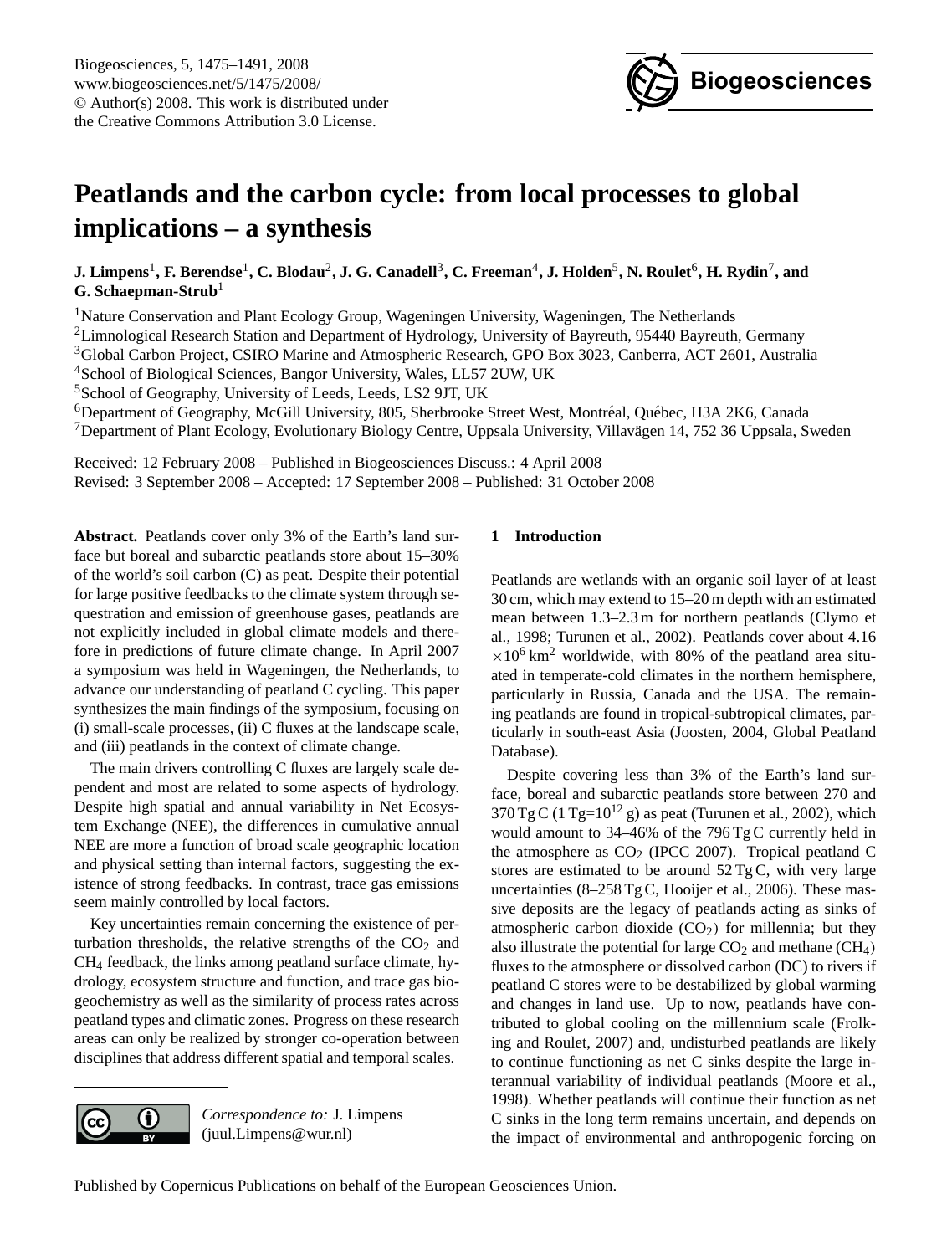the C balance of these ecosystems (Moore, 2002; Page et al., 2002). Despite their proven role in past and present global cooling and their potential for large positive feedbacks to the climate system through sequestration and emission of greenhouse gases, peatlands are not explicitly included in global climate models and therefore in predictions of future climate change (IPCC, 2007).

In April 2007 a symposium was held in Wageningen, the Netherlands (Wieder et al., 2007), to advance our understanding of peatland C cycling through integration across disciplines and research approaches, and to develop a more synthetic picture of the present and future role of peatlands in the global C cycle and their interactions with the climate system. This paper aims to synthesize the main findings of the symposium.

With a process based approach we hope to contribute to the integration of research results across peatland types and climatic zones, improving future predictions of the response of the peatland C balance to environmental and climate change. This paper presents a new synthesis on (i) small-scale processes, (ii) C fluxes at the landscape scale, and (iii) peatlands in the context of climate change. The paper concludes with directions for new research to reduce key uncertainties in our knowledge in order to facilitate the explicit inclusion of these ecosystems in a new generation of earth system models.

#### 1.1 Generalisations accross peatland types

The necessity of focusing on processes becomes clear when we consider the large variation in peatland types. Peatlands comprise many different ecosystems (Rydin and Jeglum, 2006) with and without a tree and/or moss layer. Fortunately, there are some unifying concepts that apply across different peatland types although *Sphagnum*-dominated peatlands are the most studied compared to other peatland types. The redox potential is decisive for many biogeochemical processes in the peat, and this is largely governed by the position of the water table. The upper peat layer (about 5–40 cm) is unsaturated with water and oxic during the growing season and supports most biological activity, whereas the layer below is waterlogged and anoxic. The oxic-anoxic boundary shifts as a result of water table fluctuations. Another key distinction is made on the dominant water source influencing the organic soil layer. Peatlands that receive most of their water from precipitation are referred to as ombrotrophic peatlands or bogs, whereas peatlands that are mainly fed by water that has been into contact with the mineral soil are referred to as minerotrophic peatlands or fens.

#### **2 Small scale processes and plant-soil feedbacks**

Understanding the mechanisms controlling aerobic and anaerobic respiration at small spatial scales is particularly important for improving our predictions of potential effects of climate changes and perturbations on peatland C flux. An example of a key process is nitrogen (N) fertilization due to anthropogenic-driven N deposition. Feedbacks between vegetation, soil physical processes and aerobic and anaerobic respiration will further help understanding the high spatial and temporal variability of peatland C fluxes to waterways and the atmosphere, in particular the production and oxidation of CH<sup>4</sup> (Sects. 3 and 4) and generation and export of dissolved organic carbon (DOC, Sects. 3 and 4).

# 2.1 Biogeochemistry

The decomposition of complex organic matter to final products, i.e.  $CO<sub>2</sub>$ , CH<sub>4</sub> and DOC, is the result of a close interaction of microorganism activity, physically controlled transport processes of electron acceptors and nutrients, and the quality of the organic matter itself. I addition, the decomposition process is regulated by the availability and efficiency of extracellular enzymes, which break down complex biomolecules into monomers that can be utilized by microorganisms. Changes in the environment can either directly affect microbial activity by acting on the availability of nutrients and electron acceptors or indirectly through changes in vegetation or soil physical structure. Direct impacts are, for example, caused by the deposition of N and sulphur (S), or oxygenation after water table draw-down during summer drought. Indirect impacts comprise the change towards plant species with more decomposable litter or more root exudates (see Sect. 2.2).

## 2.1.1 Biogeochemical processes and drivers

Below-ground C cycling, irrespective of peatland type, can be conceptualized in terms of electron transfer processes (Fig. 1a). Primary production provides reduced compounds that are buried as litter or released below-ground by vascular roots, creating a redox gradient to the atmosphere. This gradient results in  $O_2$  transfer by gas diffusion, advection and aerenchymatic transport in roots and also influences belowground oxygen  $(O_2)$  consumption itself (Shannon and White, 1994; Chanton and Whiting, 1996). Oxidative capacity can further be stored in the form of nitrate, ferric iron hydroxides, sulfate  $(SO_4)$ , and humic substances that can be used as alternatives for  $O_2$  in heterotrophic respiration. Which oxidant is used by the resident microbial community is broadly regulated by differences in the Gibbs free energy of the respective respiration processes (Fig. 1d) and the concentrations of electron acceptors and donors (Achtnich et al., 1995; Keller and Bridgham, 2007).

In peatlands, electron transfer processes proceed in a strongly vertically structured environment, which is illustrated in Fig. 1b. From the peat surface downwards four main characteristics change: (1) the relative importance of root respiration versus heterotrophic respiration decreases with depth. Fine roots of shrubs, for example, are largely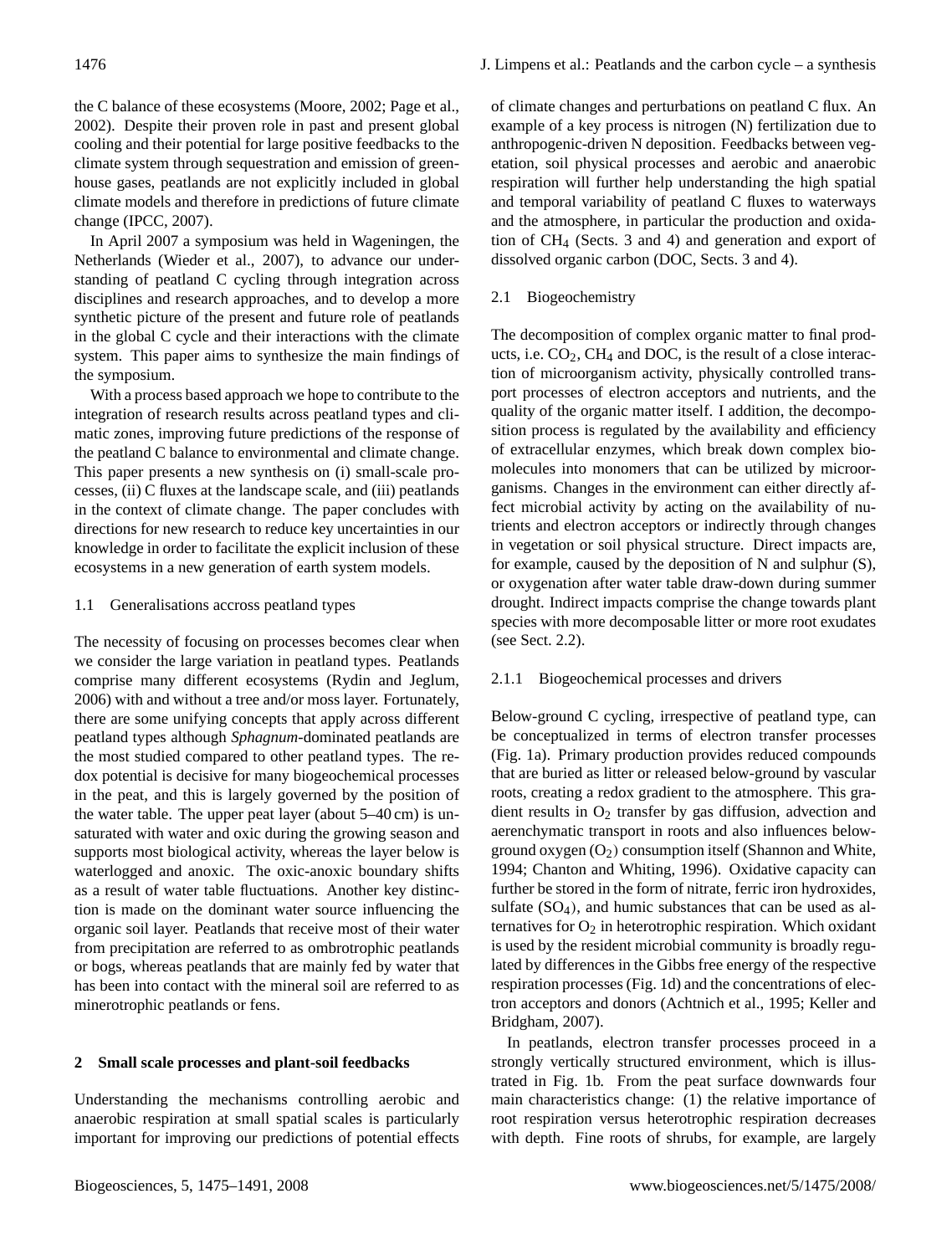

**Fig. 1.** Schematic of **(A)** small-scale biogeochemical processes, **(B)** distribution of controls involved in belowground carbon cycling in peatlands, **(C)** recharging of electron acceptors, redox potential declines from left to right, **(D)** the regulation and impact of exo-enzymatic activity on decomposition. Abbreviations not explained in text:  $ER = E$ cosystem Respiration,  $GEP = G$ ross Ecosystem Production,  $CH_2O$ = organic matter,  $k_d$  = decomposition,  $k_h$  = hydraulic conductivity,  $D_w$  = Diffusion). Most uncertainties lie in the process rates and spatiotemporal variability of the controls.

tion produces increasingly decomposed and recalcitrant litter restricted to the upper zone, which is at least intermittently unsaturated and oxic (Moore et al., 2002); (2) Litter degradability also decreases with depth, as the ongoing decomposiresidues. This is not a uniform process, however, as litter input also occurs further down in the form of dead roots, root exudates and litter leachates (Chanton et al., 1995); (3) The transport of gases and solutes slows with depth, because diffusion coefficients and hydraulic conductivities of the peat decrease with water saturation and compaction (Waddington and Roulet, 1997; Fraser et al., 2001); and (4) the concentrations of electron acceptors, in particular oxygen, decrease with distance from their atmospheric source and deplete rapidly in the saturated zone below the water table (Blodau et al., 2004). The transition between unsaturated and saturated zone seems particularly sharp after long periods without rain (Hornibrook et al., 2008).

The oxidation processes that follow the water table draw down and lead to the recharge of electron acceptor pools have not been well investigated. This limits the ability to assess the impact of drought-rewetting cycles on subsequent  $CO<sub>2</sub>$ and CH<sup>4</sup> production. Generally, the recharging (i.e. oxygenation) of a particular electron acceptor is possible by oxygen transfer into the saturated zone by root conduit transport,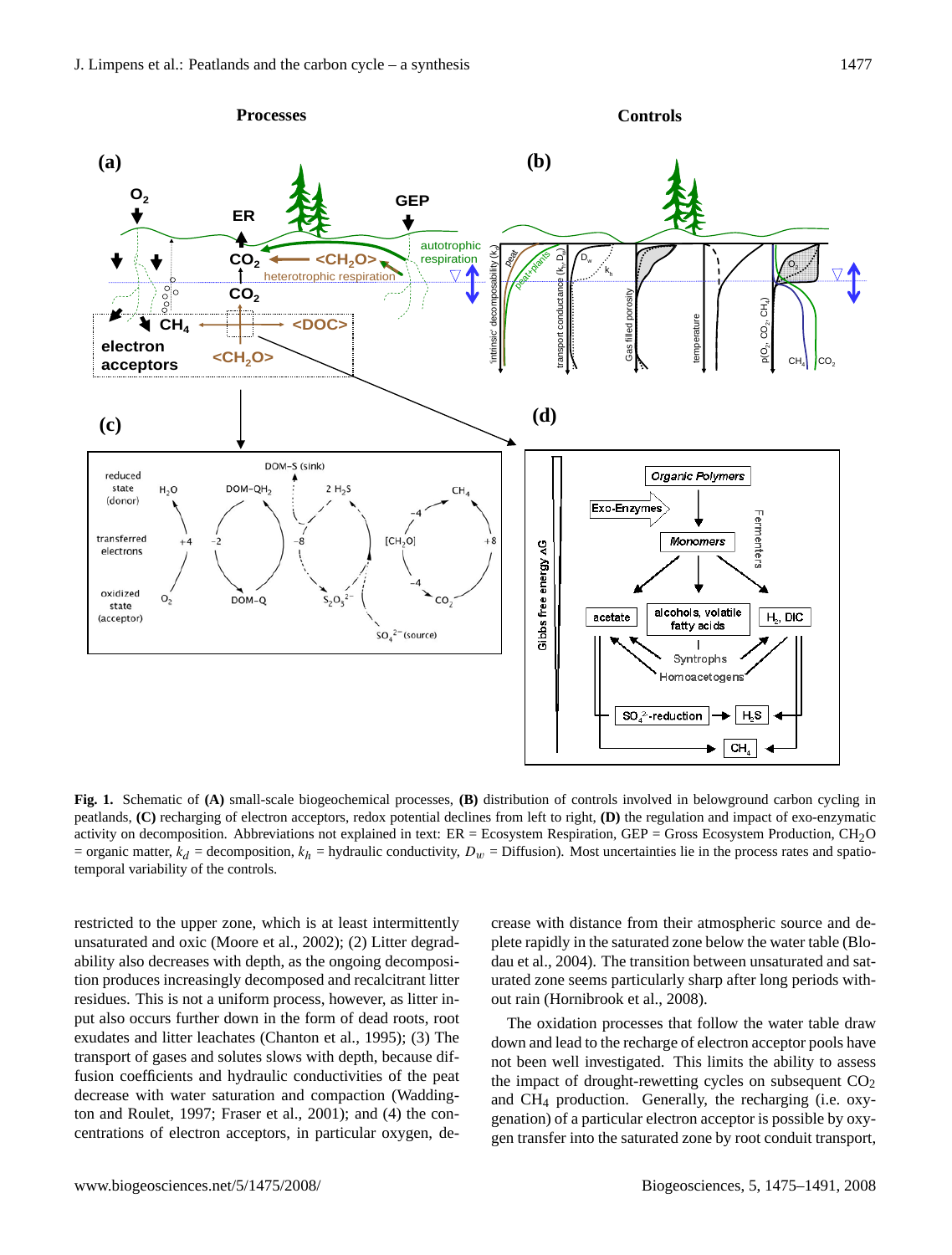mixing by precipitation, water movement, water table fluctuations, and by the utilization of reservoirs of other electron acceptors with a more positive redox potential (Fig. 1c). For example, the electron acceptors contained in humified organic matter may also allow for the chemical oxidation of hydrogen sulfide  $(H_2S)$  and thus maintain anaerobic S cycling and CO<sup>2</sup> production (Heitmann and Blodau, 2007).

# 2.1.2 CH<sub>4</sub> emission

The emission of  $CH<sub>4</sub>$  is a function of its rate of production, transport and oxidation. High peat decomposition rates in warm and poorly decomposed peat, local anoxia, provision of substrates by roots, and rapid transport to the surface by ebullition and through conduits, such as vascular plant roots or stems, generally lead to high CH<sub>4</sub> emissions (Shannon and White, 1994; Fechner-Levy and Hemond, 1996; Coles and Yavitt, 2004). The coupling between C, N, Fe, and S transformations is also important. Iron and  $SO<sub>4</sub>$  reducing bacteria can suppress CH<sup>4</sup> production even at low concentrations of these alternative electron acceptors (Kristjansson et al., 1982; Achtnich et al., 1995). The potential effect of S deposition on CH<sup>4</sup> emission from nutrient-poor peatlands has been identified by studies across S deposition gradients in eastern North America and Europe (Nedwell and Watson, 1995; Gauci et al., 2002; Vile et al., 2003). The authors showed that CH<sup>4</sup> production rates increased and SO<sup>4</sup> reduction rates decreased with increasing S deposition. Future exploitation and combustion of oil sands and coal reserves will thus likely lead to increases in S deposition and continued depression of CH<sup>4</sup> emission from peatlands

#### 2.1.3 Novel controls on biogeochemical processes

Organic matter decomposition and methanogenesis are potentially influenced by the effects of extracellular enzyme activity and by the accumulation of decomposition products due to the slowness of transport processes in water saturated peat. As was outlined above, the electron transfer processes that finally lead to, or influence,  $CO<sub>2</sub>$ , CH<sub>4</sub> and DOC fluxes are almost exclusively microbially mediated and require the exo-enzymatic cleavage of complex litter and soil organic matter molecules (Conrad, 1999; Fig. 1d). The role of phenol oxidase enzymes is particularly important in this process and the cycling of phenolic compounds that may interfere with other extracellular enzymes (Benoit and Starkey, 1968; Albers et al., 2004). Phenol oxidase enzymes are oxidative copper-containing enzymes that catalyse the release of reactive oxygen-radicals (Hammel, 1997; Claus, 2004) and are produced by a wide range of micro-organisms such as fungi (Hammel, 1997; Burke and Cairney, 2002), bacteria (Hullo et al., 2001; Fenner et al., 2005) and actinomycetes (Crawford, 1978; Endo et al., 2003). Changes in the activity of extracellular phenol oxidases may affect the retention of C in the soil environment directly via the breakdown of otherwise highly recalcitrant organic matter and indirectly by releasing extracellular hydrolase enzymes from phenolic inhibition (Pind et al., 1994; Freeman et al., 2001a, 2004); consequently playing an important role in the stability of peatland C stores. The activity of extracellular phenol oxidases is constrained by low oxygen availability (McLatchey and Reddy, 1998), low temperatures (Freeman et al., 2001b) and low pH (Criquet et al., 1999). Such conditions are characteristic of northern peatlands, and the release of phenol oxidase activity from one or a combination of these inhibitory factors can therefore release an "enzymic latch mechanism" (Freeman et al., 2001a) allowing destabilization of peatland C storage.

Recent studies also suggest that the impact of water saturation, anaerobia and associated accumulation of decomposition products may be larger than derived from laboratory incubations, and can result in a near shut down of hetero- and autotrophic respiration deeper into the saturated zone of ombrotrophic peat soils (Beer and Blodau, 2007; Blodau et al., 2007). If such findings could be generalized, C fluxes from heterotrophic respiration could be modeled by the depth of the unsaturated layer, the distribution of the decomposition constant, the soil temperature, and the photosynthetically driven root exudation rate in the unsaturated zone. Such an approach is to some extent limited in situations when water contents become very high, i.e. in the capillary fringe of peat soils. In this zone oxygen transport is impeded, likely leading to spatiotemporally variable mosaic of oxic and anoxic microenvironments with variable respiration rates and pathways (Knorr et al., 2008).

Currently our knowledge about the soil physical properties that control biogeochemical processes in the capillary fringe is limited, and even less is known about its variability within and among different peatland types. When saturation approaches 100%, it is likely that even small changes in water content can have large impacts on rates of heterotrophic respiration, methane production and oxidation, as well as on other redox processes. Assessments about the impacts of intensified drought and rewetting on below ground carbon cycling will thus depend on a better understanding of the interaction between soil physical properties, transport and biogeochemical processes. The relationship between hydrology and respiration processes seems somewhat simpler in the saturated zone where heterotrophic respiration relies on the influx of oxygen as well and, apparently, also on the removal of organic matter decomposition products. Transport is slow in diffusion dominated systems and fast when advection of soil water predominates, leading to short residence times of water in the soils. To link respiration to peatland hydrology and climate change, the water residence time, or the time that a certain volume of soil is occupied by the same body of water, may thus offer a promising concept.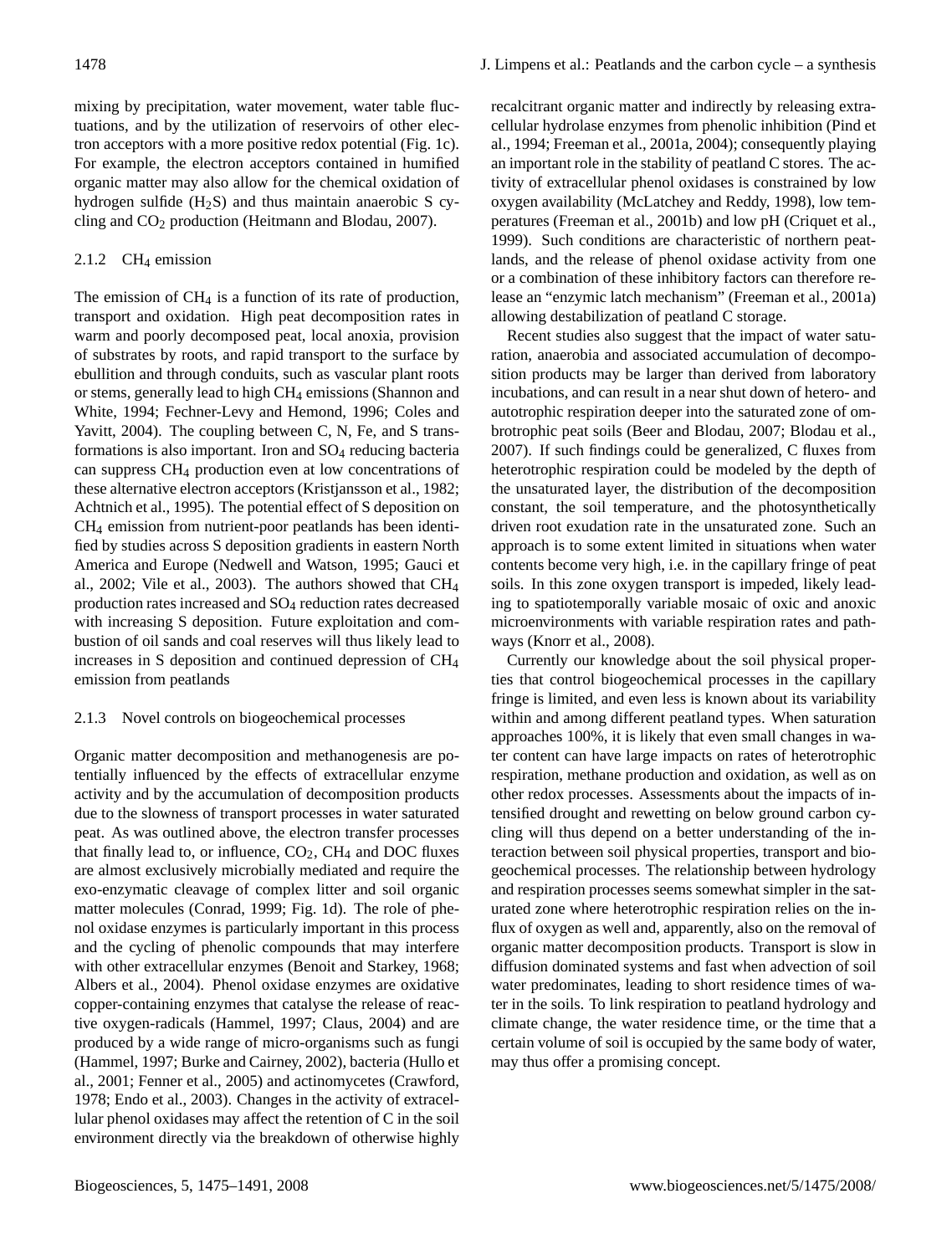#### 2.2 Vegetation-mediated feedbacks

At an ecosystem scale, water level and pH control the vegetation composition. In turn the vegetation composition affects the C balance through its effects on net primary productivity (NPP), the amount and ratio of  $CO<sub>2</sub>:CH<sub>4</sub>$  released into the atmosphere and peat physical properties (Fig. 5). As plants and vegetation types generally form easily recognizable units for both land-based and airborne assessments and are closely coupled to soil processes, vegetation changes are both convenient predictors for environmental changes to come as well as monitoring tools for changes underway.

Plants differ in important characteristics such as productivity, litter decomposability and association with fungi which in turn affects the C balance of peatlands at local to ecosystem scales. This results in a number of vegetationbiogeochemistry feedbacks: (1) There is a general trade-off between hummock and hollow inhabiting *Sphagnum* species, with lower decomposability among the former, and higher productivity among the latter (Rydin et al., 2006); (2) Ombrotrophic growing *Sphagnum* species are usually difficult to decompose compared with most co-inhabiting vascular plants (Limpens and Berendse, 2003; Dorrepaal et al., 2005); (3) The decrease in litter C:N ratio following from N deposition may enhance decomposition (Limpens and Berendse, 2003; Bragazza et al., 2006); (4) Plants produce peat with different structure and hydraulic conductivity, features that in turn affect redox status and other physico-chemical conditions. For instance, for the same degree of humification, the hydraulic conductivity generally increases in the order *Sphagnum* peat < *Carex* peat < woody peat (Päivänen, 1982); (5) Plant differ in the rate and degradability of their (root) exudates (Crow and Wieder, 2005); and (6) An increasing sedge or graminoid cover will increase  $CH<sub>4</sub>$  emission through aerenchymatic tissue (Thomas et al., 1996; Nilsson et al., 2001).

On the whole, the vegetation that dominates a peatland will not only affect photosynthetic and respiration rates, but also the amount of C available for mobilisation as DOC from the peatland. For example, vegetation types in Alaska may be more important than regional climate in determining DOC fluxes from peatlands (Neff and Hooper, 2002). Figure 2 presents results from a survey across UK blanket peats showing that DOC concentrations are significantly greater where woody *Calluna* dominates when compared to *Eriophorum*dominated sites or *Sphagnum-Eriophorum* sites.

Finally, large-scale changes in shrub and tree cover, going from tundra to taiga (Chapin et al., 2005) or from taiga to bog (Vygodskaya et al., 2007), involves marked changes in albedo, in turn affecting the amount of solar energy absorbed by the soil, with important potential feedbacks to permafrost depth and local water table.



*Eriophorum Calluna Sphagnum-*

*Eriophorum mix*

**Fig. 2.** DOC concentrations in stream water from UK blanket peatland catchments (mean  $\pm$  SE) dominated by particular vegetation types. No burning occurred on the catchments used to derive data in the figure. Collection of the data was performed by Dr. Alona Armstrong and was funded by Yorkshire Water.

#### 2.2.1 Vegetation responses to environmental change

Apart from the obvious destruction of peatlands by drainage, climatic changes that affect water availability are, together with N deposition, the most important factors altering peatland vegetation in temperate and boreal regions. There is quite a good understanding from ecological experiments how different peatland plant species react to water table position, wetness (Rydin and Jeglum, 2006) and N deposition (Limpens et al., 2006). Precipitation frequency during the growing season is a particularly important factor in controlling *Sphagnum* photosynthesis (Robroek et al., 2008), which constitutes an important part of the NPP in many peatlands. In general, decreasing wetness during the growing season as well as increases in N deposition stimulate vascular plant growth at the cost of *Sphagnum*, with the magnitude of effects greatly depending on the starting conditions. The shift from a *Sphagnum* dominated to vascular plant dominated vegetation type coincides with increases in litter decomposability (Dorrepaal et al., 2005), heterotrophic respiration (Bubier et al., 2007), hydrological conductivity of the upper peat layer (Belyea and Baird, 2006) and a general decline of C sequestration in the longer term. The future challenge is to understand how various climate scenarios affect the wetness of the peatlands, and how this in turn leads to vegetation changes through differential growth and interspecific competition. How the latter is affected by different N deposition loads is particularly of interest in areas with N deposition increasing above c.  $1-1.5 \text{ g m}^{-2} \text{ yr}^{-1}$ . This research field, requiring dynamic vegetation models that allow for continuous feedbacks between vegetation and environment, is just starting to emerge (Heijmans et al., 2008; St-Hilaire et al., 2008).

N deposition above c.  $1-1.5 \text{ g m}^{-2} \text{ yr}^{-1}$  generally increases vascular plant cover, and decreases *Sphagnum* cover, although changes may be slow, and experimentally difficult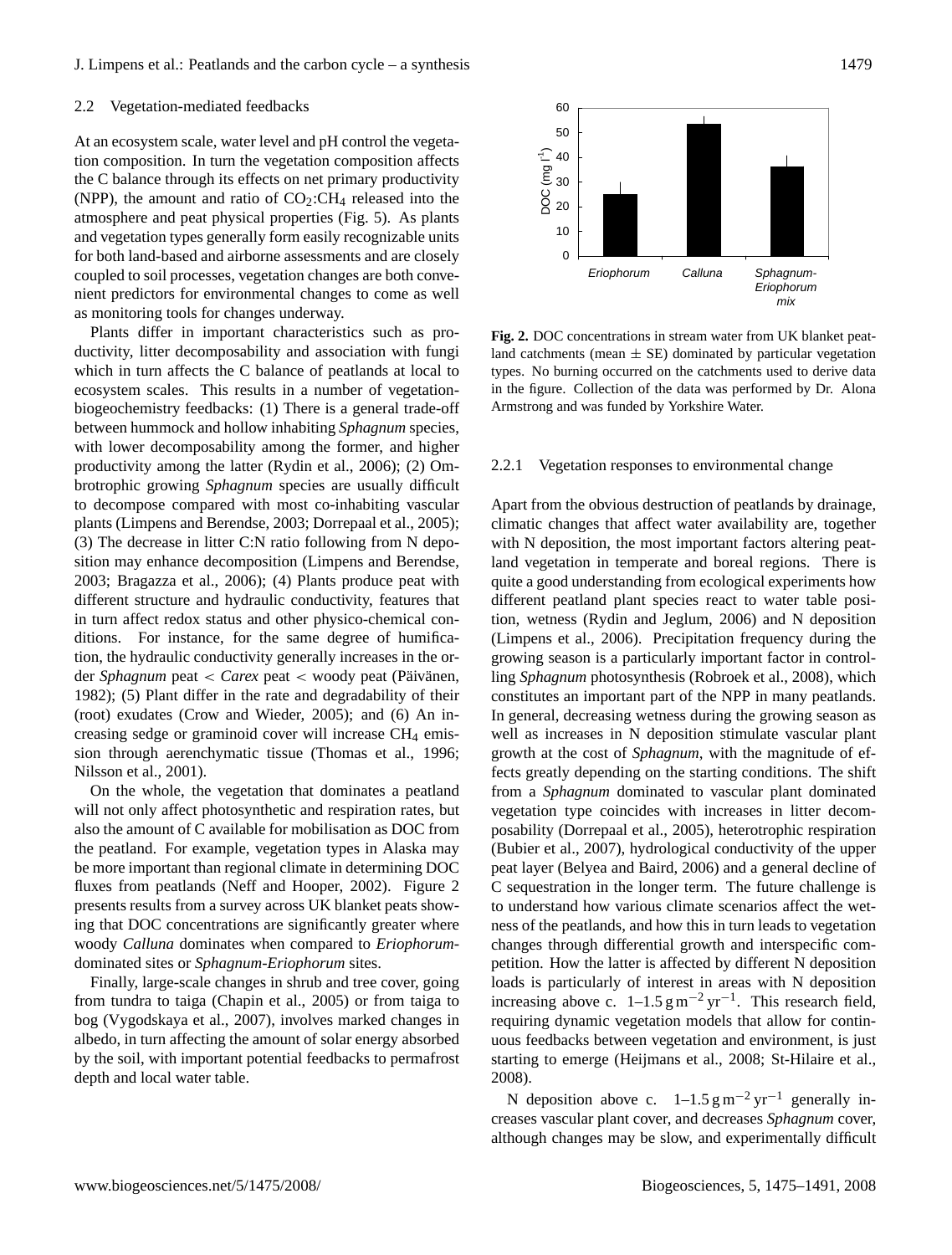to demonstrate, especially in regions with low background deposition where the *Sphagnum* layer is not yet N saturated. Whereas vegetation changes were reported within 4 years of N fertilization at high background deposition in the Netherlands (Limpens et al., 2004), it took 5–8 years for the first effects to emerge in Northern Sweden and Canada (Bubier et al., 2007; Wiedermann et al., 2007). An increase in cover of vascular plants beyond a critical limit inevitably leads to a decrease in *Sphagnum* cover (Berendse et al., 2001), and this alteration in dominance of the different groups of plants is driven by positive feedbacks mediated by increased light competition and decreased uptake of N by the *Sphagnum* mosses (Limpens et al., 2006; Rydin and Jeglum, 2006). Long-term monitoring has shown that N demanding species have increased on ombrotrophic peatlands in SW Sweden over the last decades (Gunnarsson and Flodin, 2007).

Increased temperature probably affects vegetation more by indirect effects such as increased evaporation and reduced snow cover than by direct, differential effects on plant species performance (Weltzin et al., 2001). Experiments show that temperature effects on *Sphagnum* growth are species-dependant (Robroek et al., 2007) and can interact with N deposition (Weidermann et al., 2007). However, it is unclear if this eventually may shift the species balance to such extent that C cycling is significantly affected.

While increased concentrations of  $CO<sub>2</sub>$  in the air may affect the physiology and growth of plants (Jauhiainen et al., 1998), most studies have failed to demonstrate strong effects on peatland species composition (Berendse et al., 2001; Heijmans et al., 2002). In contrast, Fenner et al. (2007a) showed increased vascular plant cover at the expense of *Sphagnum* in minerotrophic peatland vegetation subjected to elevated CO2. Increased C turnover in vascular plants, particularly *Juncus effusus*, resulted in higher DOC concentrations via exudation and accelerated decomposition of litter and peat. Moreover, a more than additive effect was found due to the interaction between  $CO<sub>2</sub>$  and warming, leading to even greater increases in vascular plant dominance, decomposition and DOC release (Fenner et al., 2007b).

A field experiment in Switzerland showed a differential effect on  $N$  and  $CO<sub>2</sub>$  on the growth of peatland bryophytes (Mitchell et al., 2002): height growth of *Polytrichum strictum* was favored by N addition, whereas *Sphagnum fallax* was favored by increased  $CO<sub>2</sub>$  concentration. Such contrasting effects on height growth may be more important than effects on biomass accumulation for competition and changes in species composition, since competitive outcome in bryophytes to a large extent is determined by overtopping and shading effects (Rydin, 2009). The results indicate that even for such a 'N-tolerant' species as *S. fallax*, the negative effects of N deposition are more important than any positive  $CO<sub>2</sub>$  effects.

There is very little data about the natural changes in peatland vegetation as a result of climate variability. In the absence of human impact the species composition of temper-

ate and boreal ombrotrophic peatlands (bogs) appears to be very stable. This holds for fine-scale (less than 1 m) persistence of *Sphagnum* species over centuries-millennia (Rydin and Barber, 2001), and also for stability of microtopographic structure (hummock-hollow patterns over 40–60 yr (Backéus, 1972; Rydin et al., 2006). However, recent reanalyses of bogs that were studied in detail in the 1940s and 1950s reveal larger changes. In a peatland in central Sweden with low levels of air pollution there were clear indications of acidification and associated changes in bryophyte composition (Gunnarsson et al., 2000, 2002). Novel approaches based on remote sensing data, such as mapping the leaf area index of trees and shrubs (Sonnentag et al., 2007) or the plant functional type fractional cover in peatlands (Schaepman-Strub et al., 2008) allow a spatially continuous assessment of the current status and the detection of changes in ecosystem functioning and vegetation composition.

# **3 C fluxes at the landscape scale**

# 3.1 Land-aquatic C fluxes

The aquatic export from temperate and boreal peatlands ranges between 1 and 50 g DOC m−<sup>2</sup> yr−<sup>1</sup> (Dillon and Molot, 1997), which typically represents around 10% of the total C release, and is currently showing widespread increases (Freeman et al., 2001b; Worrall et al., 2003). For some mires,  $CO<sub>2</sub>$  outgassing from the streams may comprise additional losses of 2 to  $13 \text{ g C m}^{-2} \text{ yr}^{-1}$  (Buffam et al., 2007). In the most severely eroding peat catchments in the UK, particulate organic carbon (POC) losses may exceed  $100 \text{ g C m}^{-2} \text{ yr}^{-1}$ (Evans and Warburton, 2007)

Wherever peatlands appear in the landscape they will dominate the fluvial fluxes of C in inorganic (DIC), DOC or POC form. Given the periodic nature of stream response (Bay, 1969; Price, 1992; Holden and Burt, 2003a) most of the aquatic C losses from peatlands occur during relatively short periods (during high flow), for example following heavy rain or snow melt. The dominant pathways for water movement in most ombrotrophic peatlands are near surface flow through the upper peat layers and saturation-excess overland flow (Holden and Burt, 2003a); matrix flow in deeper peat layers is severely limited (Rycroft et al., 1975; Holden and Burt, 2003b). However, large preferential pathways can exist in peatlands forming conduits (called macropores or pipes, depending on diameter, Fig. 3) for water and C that bypass near-surface and matrix flow. The occurrence of pipes is not related to slope gradient, although some topographic variation in the subsoil is necessary. Pipes have been reported for subarctic continental peats (Gibson et al., 1993; Carey and Woo, 2000), southern hemisphere patterned mires (Rapson et al., 2006) and some tropical peatlands (Buytaert et al., 2006). The effect of macropores and pipes on water and C flow can be substantial. Baird (1997) and Holden et al. (2001) showed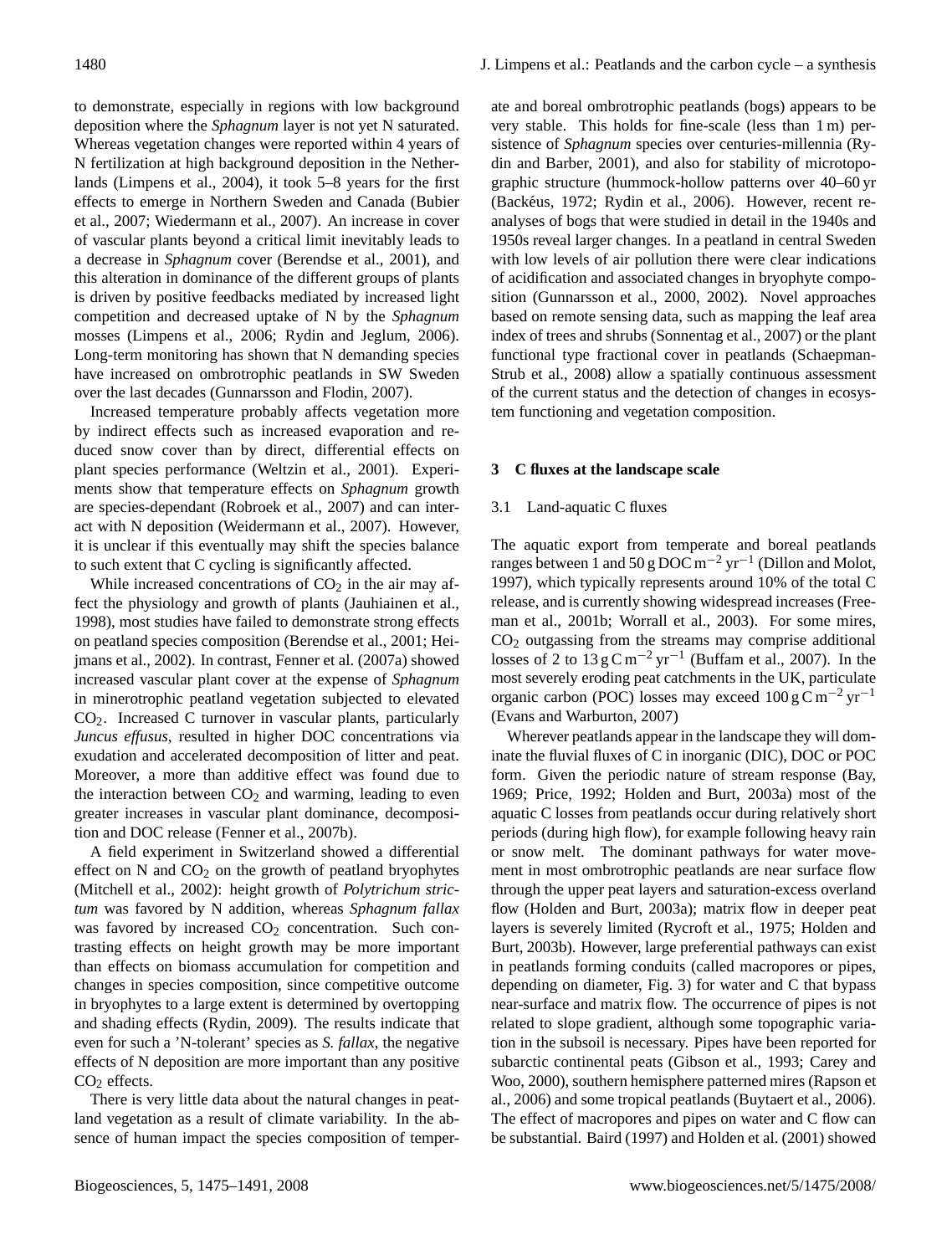

**Fig. 3.** A natural peatland pipe showing **(A)** the outlet on a stream bank (with compass for scale) and **(B)** the internal features of the pipe channel which is 27 cm tall.

that over 30% of runoff in fens and blanket peats in the UK moves through macropores, resulting in water and nutrients being transferred between deep and shallow layers of the peat profile. There is even a theory that pipes can explain some of the additional degassing from bog pools that does not seem to be accounted for by bog pool size alone. Many drained peat pools have been found to have a natural peat pipe on their floor or wall (Rapson et al., 2006).

Underestimated is also the speed with which the dominant What is often ignored on a landscape scale is the variability in water table and runoff that can occur wherever peatlands are subject to any significant topographic variation. overland and near-surface flow in many peatlands may accelerate peat exposure after degradation of the vegetation cover, resulting in enhanced POC efflux and reduced NPP as a result of vegetation loss (Holden et al., 2007a).

# 3.1.1 DOC fluxes

DOC is important in peatlands because any change in the flux of DOC will result in a significant regional redistribution of terrestrial C. In downstream ecosystems, DOC exerts significant control over productivity, biogeochemical cycles and attenuation of visible and UV radiation (Pastor et al., 2003). In addition, DOC impacts water quality in terms of color, taste, safety, and aesthetic value, as well as altering the acid-base and metal complexation characteristics of soil water and stream water. Together with the C losses considerable nutrient export may occur as well, potentially increasing impacts on aquatic diversity downstream (Waldron et al., 2008). DOC accumulates in peat pore waters and is flushed out by water movement, with concentrations often greatest following periods of warm, dry conditions when DOC has had time to accumulate. DOC concentrations are usually between 20 and 60 mg l−<sup>1</sup> in northern peatlands (Blodau, 2002) but concentrations are higher during low flow periods. Despite this the total flux of  $DC$  ( $DC = DOC + DIC$ ) exported is likely to be higher during storm flows but many sampling programmes do not take this into account (Schiff et al., 1998). Recent strong interest in water-borne C exports from peatlands has focused mainly on concentrations and fluxes of C, especially DOC within the drainage system of peat dominated catchments (Dawson et al., 2002; Billett et al., 2006). Buffam et al. (2007) reported DOC export for 15 Swedish peatland streams at  $2-10 \text{ g C m}^{-2} \text{ yr}^{-1}$  while DIC was between 0.2 and  $2 \text{ g C m}^{-2} \text{ yr}^{-1}$ . However, we still know little about what controls the transport of DOC and particulate C release within peatlands themselves and the hydrological processes leading to their delivery to rivers.

#### 3.2 Land-atmosphere C fluxes

The mass exchange of C between peatlands and the atmosphere is dominated by the fluxes of  $CO<sub>2</sub>$  and  $CH<sub>4</sub>$ , but because of the different radiative properties of  $CO<sub>2</sub>$  and  $CH<sub>4</sub>$ the much smaller mass exchange of  $CH<sub>4</sub>$  can have a disproportional effect on climate forcing.

# 3.2.1 Net Ecosystem Exchange of  $CO<sub>2</sub>$  (NEE)

NEE from bogs, as determined by eddy co-variance systems, ranges from a net loss of >100 g C m<sup>-2</sup> yr<sup>-1</sup> for a permafrost dominated Siberian bog (Friborg et al., 2003) and Russian European boreal bogs (Arneth et al., 2002) to large uptakes of about  $90 \text{ g C m}^{-2} \text{ yr}^{-1}$  (Alm et al., 1997). However, most studies report mean annual NEE in a much smaller range with multiple year averages between 20 and 60 g C m<sup>-2</sup> yr<sup>-1</sup> (Sottocornola and Kiely, 2005; Dunn et al., 2007; Roulet et al., 2007). The NEE from minerotrophic peatlands (fens), particularly mineral poor fens, shows a similar range and interannual variability as that of bogs (Shurpali et al., 1995; Joiner et al., 1999; Aurela et al., 2001, 2007). While all these studies show large differences among years and peatland types in annual NEE the observed ranges are relatively smaller than those observed among other major ecosystem types. Humphreys et al. (2006) did a comparative analysis of NEE from seven contrasting bogs and fens and found that, despite large differences in water table depth, water chemistry, and plant community structure, that the summer daily NEE was about  $1.5 \text{ g C m}^{-2} \text{ yr}^{-1}$  for all peatlands. This result implies that the differences in cumulative annual NEE between individual peatlands are more a function of broad scale geographic location and physical setting rather than internal factors such as the hydrology, community structure and biogeochemistry. More long-term and continuous records of NEE for a wider range of peatland types and geographical locations are required to support the above conclusion. An analysis by Lindroth et al. (2007) for four different peatlands in Sweden and Finland shows that photosynthetic radiation (PAR) was the dominant control on the gross and net uptake of  $CO<sub>2</sub>$ . Frolking et al. (1998) found that in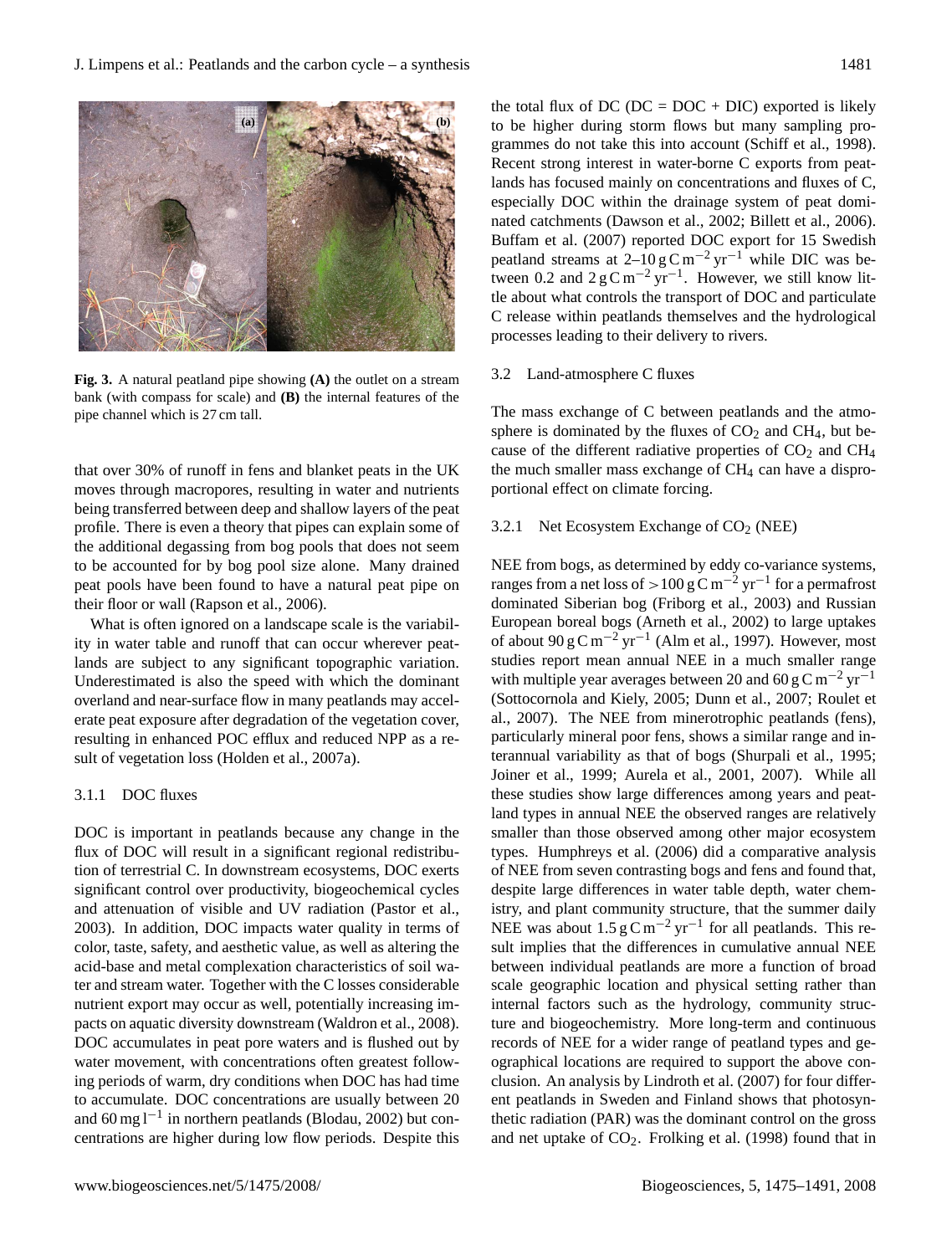comparison with other upland ecosystems (e.g. closed forest, grasslands and croplands), one NEE-PAR relationship with smaller ecosystem respiration and NEE rates applied to the two broad groups of ombrotrophic and minerotrophic peatlands. At a landscape scale, internal factors such as moisture, temperature, vegetation composition and nutrient status all seem to play secondary roles. This may be partly due to the confounding effects that some environmental factors have on the components of NEE. A modest increase in temperature, for example, may both stimulate C assimilation and C respiration, diminishing or even cancelling out its net effect on NEE. If it is confirmed that the range of NEE among peatland types is much smaller than initially expected then it will simplify the task of modeling peatland  $CO<sub>2</sub>$  exchange at coarse scales in global models.

# 3.2.2 Exchange of CH<sup>4</sup> between peatlands and the atmosphere

There are many comprehensive reviews of  $CH<sub>4</sub>$  flux from peatlands (Moore et al., 1998). These show that the temporal and spatial variability of CH<sup>4</sup> exchange is much more variable, by several orders of magnitude, than that of peatland  $CO<sub>2</sub>$ -NEE. Drier bogs with persistently low water tables, with or without permafrost, have very small CH<sub>4</sub> flux of less than  $1 \text{ g C m}^{-2} \text{ yr}^{-1}$  (Roulet et al., 2007; Christensen et al., 2004) while wetter bogs can have intermediate fluxes of 5–8 g C m<sup>-2</sup> yr<sup>-1</sup> (Laine et al., 2007). In wetter fens, particularly when there is significant cover of sedges, the annual flux can exceed  $15 \text{ g C m}^{-2} \text{ yr}^{-1}$  (Shurpali et al., 1993; Suyker et al., 1996). In a boreal landscape, Bubier et al. (2005) estimated a regional CH<sub>4</sub> flux of  $7 \text{ g C m}^{-2} \text{ yr}^{-1}$ , but the fluxes from individual peatlands types differed by a factor 10 or more (see also Schrier et al., 2008). Back calculating from the recent estimates of the atmospheric burden of CH<sub>4</sub> from high latitude wetlands  $(8-20\times10^{12} \text{ g CH}_4 \text{ yr}^{-1})$ , Mikaloff Fletcher et al., 2004; Chen and Prinn, 2006) yields an average emission of 2–5  $\rm g \, C \, m^{-2} \, yr^{-1}$ .

# 3.3 Putting the fluxes together: the annual C budget of peatlands

There are very few examples of net ecosystem C balances (NECB) for peatlands, where both the atmospheric fluxes of  $CO<sub>2</sub>$  and CH<sub>4</sub> and the water borne fluxes of DOC, POC and DIC have been measured at the same time. In this assessment of the C balance of a peatland it is important to be very clear on the terms. NECB requires a clear definition of terminology and we adopt in this paper the terminology discussed by Lovett et al. (2006) and Chapin et al. (2006):  $\Delta_{\text{org}}C$  (Lovett et al., 2006) or NECB (Chapin et al., 2006) is the accumulation of C in the sediments of an ecosystem after all the inputs and outputs are balanced. The NECB for northern peatlands from measurements is quite conservative ranging between 10 to 30 g C m<sup>-2</sup> yr<sup>-1</sup>. NEE is the largest term ranging between

0 and 100 g C m<sup>-2</sup> yr<sup>-1</sup> inputs and the approximate losses via the CH<sup>4</sup> flux and DC range respectively between 0 and 12, and 2 and  $70 \text{ g C m}^{-2} \text{ yr}^{-1}$  (Fig. 4). However, the high end of the range of DC export comes from peatlands that have been disturbed or used extensively throughout part of their history for grazing and/or subjected to other forms of land-use (Worrall et al., 2003).

Examining the NECB with all its terms makes it clear that the exclusion of CH<sup>4</sup> and DC losses could lead to an error in excess of 100%. This means not only does the  $CH<sub>4</sub>$  and DC flux need to be measured but the simulation of the response of northern peatlands to environmental changes will also need to include these loss mechanisms to make the predictions of use.

# 3.4 Perturbations

Main perturbations of peatland C storage and sequestration involve large-scale land-use changes, particularly for the tropical peatlands, changes in aerial nutrient input, such as N for the temperate peatlands (discussed in Sect. 2.2) and climate change for peatlands in the northern high latitudes. Furthermore, combined perturbations may have an additional aggravating effect, leading to higher losses than expected from each disturbance separately. For tropical peatlands, for example, the interaction between drought (brought by the Southern Oscillation), deforestation, and fire is responsible for the dramatic losses of C to the atmosphere. Likewise, feedbacks between permafrost melting, fire, vegetation changes and their effects on albedo may have far-reaching consequences for soil C stores in permafrost peatlands at the other side of the equator.

# 3.4.1 Land use changes

Currently, peatlands in many parts of the world are undergoing major transformation due to human alteration, often involving drainage and burning, particularly peat swamp forests in Southeast Asia. These peatlands store at least 42 Pg (1 Petagram= $10^{15}$  g) of soil C but are increasingly under threat from drainage and fires associated with plantations such as palm oil crops (Page et al., 2002) and Acacia for pulp. Hooijer et al. (2006) estimated that current  $CO<sub>2</sub>$  emission resulting from the destruction of peatlands in Southeast Asia (90% emitted by Indonesia) through drainage and burning alone is equal to 8% of global fossil fuel emissions. Furthermore, the burning of peat and vegetation in Indonesia during the El Niño-Southern Oscillation (ENSO) in 1997 released an estimated 0.81–2.57 Pg C, an equivalent amount of 13 to 40% of the mean annual global C emissions from fossil fuels (Page et al., 2002).

Many temperate peatlands have been drained for commercial exploitation such as agriculture, forestry or more recently windmill farming (Waldron et al., 2008). This has resulted in profound effects on peatland biogeochemistry,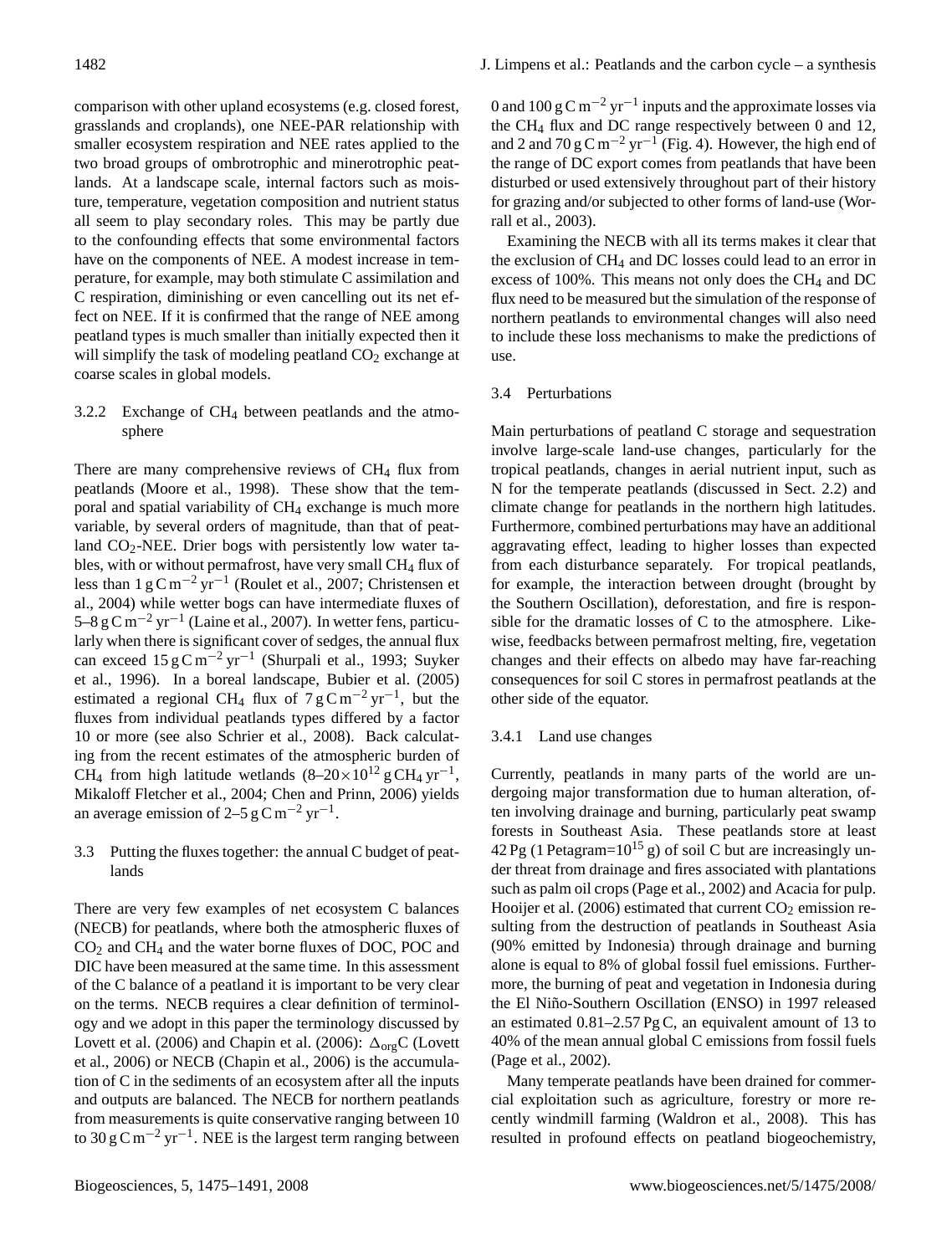

**Fig. 4.** Four carbon balances for northern peatlands reported in the literature. **(A)** Deduced C balance by Gorham (1995), **(B)**. Average C balance of UK peatlands compiled by Worrall et al. (2003), **(C)** Six-year average C balance for the Mer Bleue, raised shrub bog, Southern Canada compiled from measurements of all components (Roulet et al., 2007), **(D)** Two-year average C balance for Degero Stormyr, northern Sweden compiled from direct measurements of all components (Sagerfors, 2007).

vegetation and C loss (Strack et al., 2006). Besides the loss of peat building vegetation through the change in land use, drainage of peat soils significantly enhances POC loss through concentrated flow in the drainage channels, and increases subsurface peat erosion and soil piping, depending on time since drainage (Holden et al., 2006).

Peat extraction for energy use (Asplund, 1996) and horticultural use continues to be a major threat to the global peatland area, and may increase when fossil fuel prices raise further (Moore, 2000). Currently the largest harvesting areas are found in Russia and are estimated to be about  $90\,000\,\mathrm{km}^2$ (Lappalainen, 1996).

# 3.4.2 Climate change

The increase in global temperature is felt most at the northern high latitudes, and is projected to increase further in the future (IPCC, 2007). For temperate peatlands the positive effects of increased temperature on the water table and the rate of decomposition (see chapter 2) may be locally offset by increased precipitation frequency during the growing season (Moore, 2002). In contrast, some peatland regions in Southeast Asia and North America are projected to receive less precipitation resulting in lower water tables and longer dry seasons (Li et al., 2007), potentially increasing wildfire frequency. For frozen peatlands in boreal regions, permafrost thawing will be the most important driver of change.

Fires release C into the atmosphere through the burning process and are likely to result in atmospheric and hydrological short to longer-term changes caused by decreased surface albedo, increased greenhouse gas emissions, and changes in near-surface peat properties. Additionally there is diminished net primary productivity in the aftermath of the fire that may last for about 20 years (Wieder et al., 2007). It is yet unclear at which fire cycle frequency the turning point lies where net radiative forcing turns into a net cooling effect. For boreal forest this turning point has been estimated at a fire cycle of 80 years (Randerson et al., 2006).

Temperature effects on permafrost thawing show high spatial variation as a result of a strong dominance of local controls related to vegetation composition (Camill and Clark,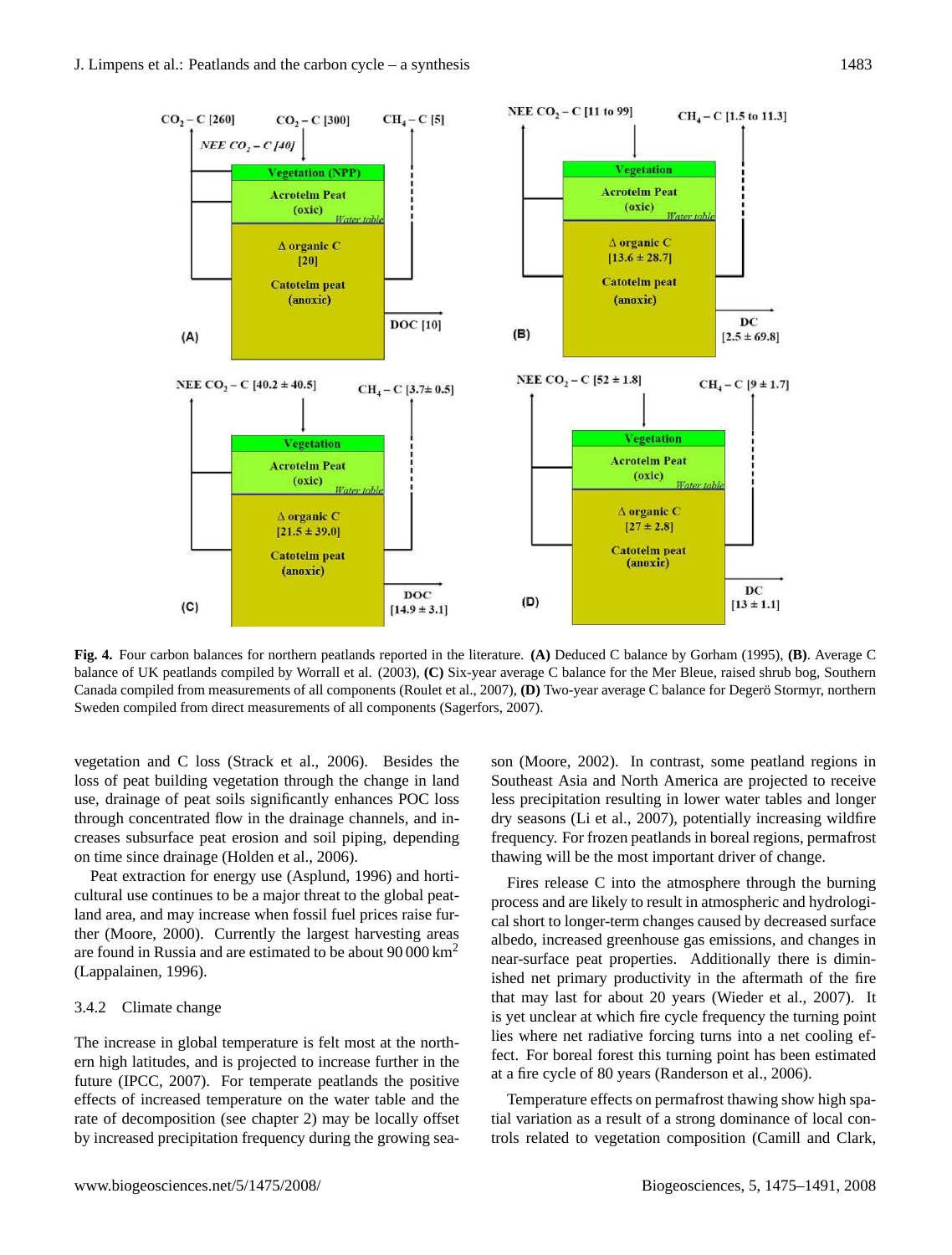1998). The effects of permafrost thawing on peatland Caccumulation is equally uncertain. On the one hand the water released by the melting of the ice may increase water residence time (see Sect. 2.1.3), promoting peat formation and thus local C-accumulation but increasing  $CH<sub>4</sub>$  emission. Indeed, the C-sequestration rate of collapse scars is among the highest reported for peatlands (Meyers-Smith et al., 2008). On the other hand, if the permafrost layer acts as a water impermeable layer, the thawing will lead to drainage, stimulating decomposition processes (see Sect. 2.1.3). In peatlands with discontinuous permafrost, severe fire events may contribute to permafrost thawing leading to more permanent vegetation changes, potentially increasing C-accumulation in the longer term (Kuhry, 1994; Myers-Smith et al., 2008; Schuur et al., 2008).

# 3.4.3 Restoration

Many degraded peatlands are the subject of restoration projects. Management practices are varied but include raising the water table through gully and ditch blocking (Evans et al., 2005) and reseeding or planting bare surfaces (Petrone et al., 2004). These management interventions can have an immediate impact on the export of C to streams and rivers. Holden et al. (2007b) for example, demonstrated an almost two orders of magnitude decrease in POC export for a restoration project in northern England while Wallage et al. (2006) and Worrall et al. (2007) have shown that DOC fluxes are significantly reduced through drain blocking and water table recovery.

Quick re-vegetation of degraded peat is often possible and peat formation can be fast in gullies and drains, even without water table restoration measures, thereby still having positive effects on ecosystem C storage (Evans and Warburton, 2007). Re-vegetation outside gullies is often aimed at restoring a vascular plant cover (often *Eriophorum* sp.), or applying a layer of straw mulch to provide a suitable microclimate for *Sphagnum* mosses to re-establish (Grosvernier et al., 1995; Rochefort et al., 2003). This creates new biomass but also primes the peat through input of fresh organic matter, leading to a transient increases in peat decomposition and increased methane emission rates (Chojnicki et al., 2007), before the normal cover of mosses and shrubs develops.

# **4 Peatlands and climate**

Climate change is largely driven by the accumulation of C in the atmosphere which is the net balance between emissions from human activities and the removal of C by natural sinks on land and in the ocean. Over the last 50 years, the efficiency of natural  $CO<sub>2</sub>$  sinks has been declining (Canadell et al., 2007) and model projections show a further decline throughout the 21st century (Friedlingstein et al., 2006). High latitude and tropical peatlands have been identified as potential key vulnerabilities of the terrestrial C cycle likely to lead to positive feedbacks to climate change (Freeman et al., 1993; Fenner et al., 2005; Canadell et al., 2004). Global warming for the high latitude peatlands and deforestation in tropical peatlands are major drivers of the net C balance of these regions.

# 4.1 Modelling vegetation – climate feedbacks

Over the last eight years there has been considerable effort to couple global climate models with global C models to examine the magnitude and rate of potential feedbacks as a result of changes in the cycling of C in the terrestrial biosphere and the oceans. Until now, all the simulations agree on a positive feedback between the terrestrial biosphere, the oceans and climate. The strength of this feedback, however, varies considerably, and results range between 20 and 200 ppm of additional atmospheric  $CO<sub>2</sub>$  by 2100, using the A2-IPCC emission scenario (Friedlingstein et al., 2006). Climatecarbon modelers acknowledge that there are major components, such as dynamic land-use change, N cycling, fire, and wetlands that can lead to large feedbacks but are currently ignored. The uncertainty in the projections caused by these omissions is considerable. Recent carbon-nitrogen-climate simulations for example show that results are dramatically different between runs that include N and those that do not (Thornton et al., 2007). If N availability is included, the capacity of the terrestrial biosphere to take up C and respond to changes in temperature and precipitation variations is reduced, making the carbon-climate feedback more positive. The feedback potential of wetlands is equally large. A preliminary estimate suggests that up to  $100 \text{ pg C}$  of  $\text{CO}_2$  equivalents could be released to the atmosphere from wetlands and peatlands over the next 100 years (Gruber et al., 2004).

#### 4.1.1 Including peatlands in earth system models

The inclusion of wetlands, particularly peatlands, in global models is severely constrained by the way hydrology is treated by the models, and less by the uncertainty concerning their exact location (Krankina et al., 2008). In general, they are concentrated in areas where precipitation exceeds evapotranspiration. However, the actual hydrology of wetlands that controls ecosystem structure and function is largely a function of physical setting, substrates, and topographic location at a landscape level. At present, these factors are too local to be included, and the research community is still searching for an adequate way to parameterize the issue. There have been attempts to use a topographic wetness index to simulate northern peatland distribution (Kirkby et al., 1995) and this has been extended globally by Gedney and Cox (2003). However, this approach only simulates where surface saturation occurs, whereas much of the biogeochemical processes in wetlands are a function of the seasonal water table changes over a range of 0.3–0.4 m (Moore et al., 1998).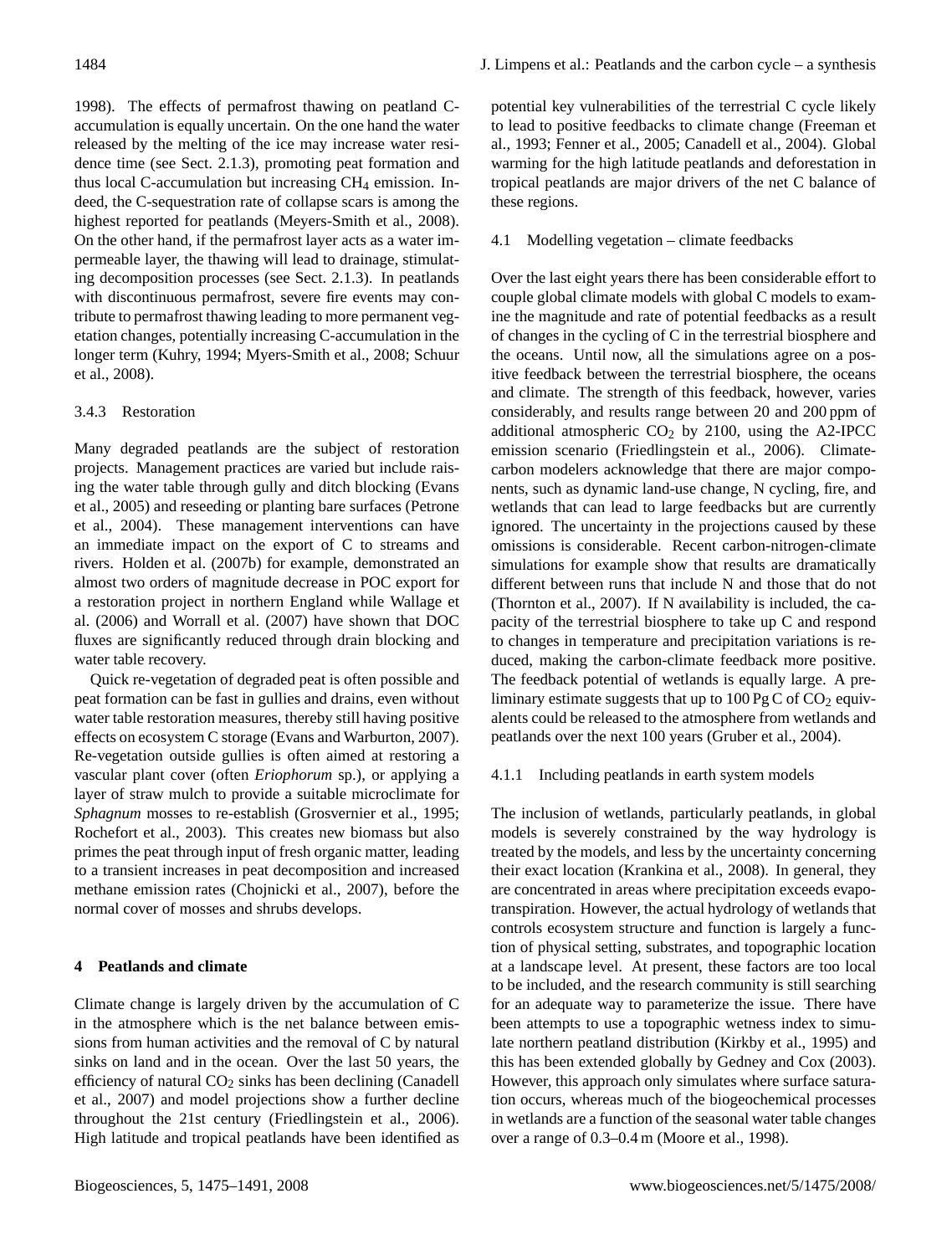For peatlands the two factors that may be globally significant are the fate of the large mass of C stored as peat and the production and oxidation of  $CH<sub>4</sub>$ . There have been no global simulations of the fate of stored C but a series of local peatland models have emerged that could, in principle, with simplification be used to examine this issue at the global scale. Results from simulations using the Peatland Carbon Simulator (Frolking et al., 2001, 2002; Lafleur et al., 2003), the NUCOM-BOG model (Heijmans et al., in press) and the newly developed McGill Wetland Model (Saint Hilaire et al., 2008) show that production and decomposition in peatlands are quite sensitive to both changes in moisture and temperature.

There has been much more effort on modeling the potential feedbacks of CH<sup>4</sup> from wetlands, including northern peatlands. Walter et al. (2001a, b) developed a process based wetland- CH<sup>4</sup> emissions model and Shindell et al. (2004) used this model to examine the potential feedback with climate change. They simulated a 78% increase in CH<sup>4</sup> emissions for a scenario involving a doubling of the ambient atmospheric CO<sub>2</sub> concentration. Although most of the increase came from tropical wetlands, emissions from high latitude wetlands doubled, showing an increase from 24 to  $48 \times 10^{12}$  g CH<sub>4</sub> yr<sup>-1</sup>. Gedney et al. (2004) also estimated a doubling of CH<sup>4</sup> wetland emissions from about 300 to between 500 and  $600 \times 10^{12}$  g CH<sub>4</sub> yr<sup>-1</sup> by 2100, leading to a temperature increase of 0.14 to 0.2 K. They concluded the latter would involve a 3.5 to 5.0% increase in overall radiative forcing in comparison to the Cox et al.  $(2000)$  CO<sub>2</sub> feedback. The latter is a factor of 2 larger than any other coupled carbon-climate simulation over the 21st century (Friedlingstein et al., 2006).

It is too early in the global research effort to draw any conclusions about the relative strengths of the  $CO<sub>2</sub>$  and  $CH<sub>4</sub>$ feedback involving peatlands. Much more work is required in this area and the links among peatland surface climate, hydrology, ecosystem structure and function, and trace gas biogeochemistry represent a major challenge for the global modeling community. However, the recent modeling of the role northern peatlands over the Holocene suggest that the stored C in peatlands represents a present day cooling of up to  $-0.5 \text{ W m}^{-2}$  when both CO<sub>2</sub> and CH<sub>4</sub> are considered (Frolking and Roulet, 2007). Short-term decreases in the wetness of peatlands, result in a reduction of this net cooling effect, with the size of the reduction depending on whether the change is dominated by changes in net  $CO<sub>2</sub>$  exchange (smaller) or CH<sup>4</sup> exchange (larger) (Frolking et al., 2006).

# **5 Conclusion – drivers of the C balance across different scales**

At a local scale the depth of the unsaturated zone together with vegetation composition are promising predictors for soil respiration through their effects on the availability of electron



**Fig. 5.** Conceptual overview of the key biogeochemical and biophysical drivers of the peatland carbon balance at different spatial scales.  $PFT = Plant functional type$ ,  $LAI = Leaf area index$ .

donors (organic matter) and electron acceptors (Fig. 5). At an ecosystem scale vegetation composition is in turn controlled by water level, nutrient availability and pH. At the landscape and regional scale the percentage of peatlands (land cover), as well as their connections to other ecosystem types through subsurface and surface hydrology and topography affect C export to water and atmosphere. The above illustrates the scale-dependancy of the main drivers, making full integration across scales difficult. Yet, a large part of the drivers are related to some aspect of hydrology such as surface wetness, depth of the unsaturated layer, water table depth and water movement. As such, finding a way of integrating these aspects into a single parameter (perhaps by calculating water residence times) and relating it to biogeochemical processes and vegetation shifts seems one of the promising areas for future research.

Although full integration across scales is unnessary for global predictions, a more integrated knowledge of feedbacks between climate-vegetation and water dynamics across peatland types is. The relatively narrow range of observed rates of C accumulation in peatlands (Fig. 4) indicates the presence of such feedbacks which, over sites and years/seasons, work to reduce the high local variability in C accumulation rates. It also explains why the differences in cumulative annual NEE between individual peatlands are more a function of geographic location and physical setting than internal factors such as the hydrology, community structure and biogeochemistry. In order to find and quantify these feedbacks and to verify that they apply across peatland types and climatic zones, continued discussion between disciplines operating at different spatial and temporal scales is necessary.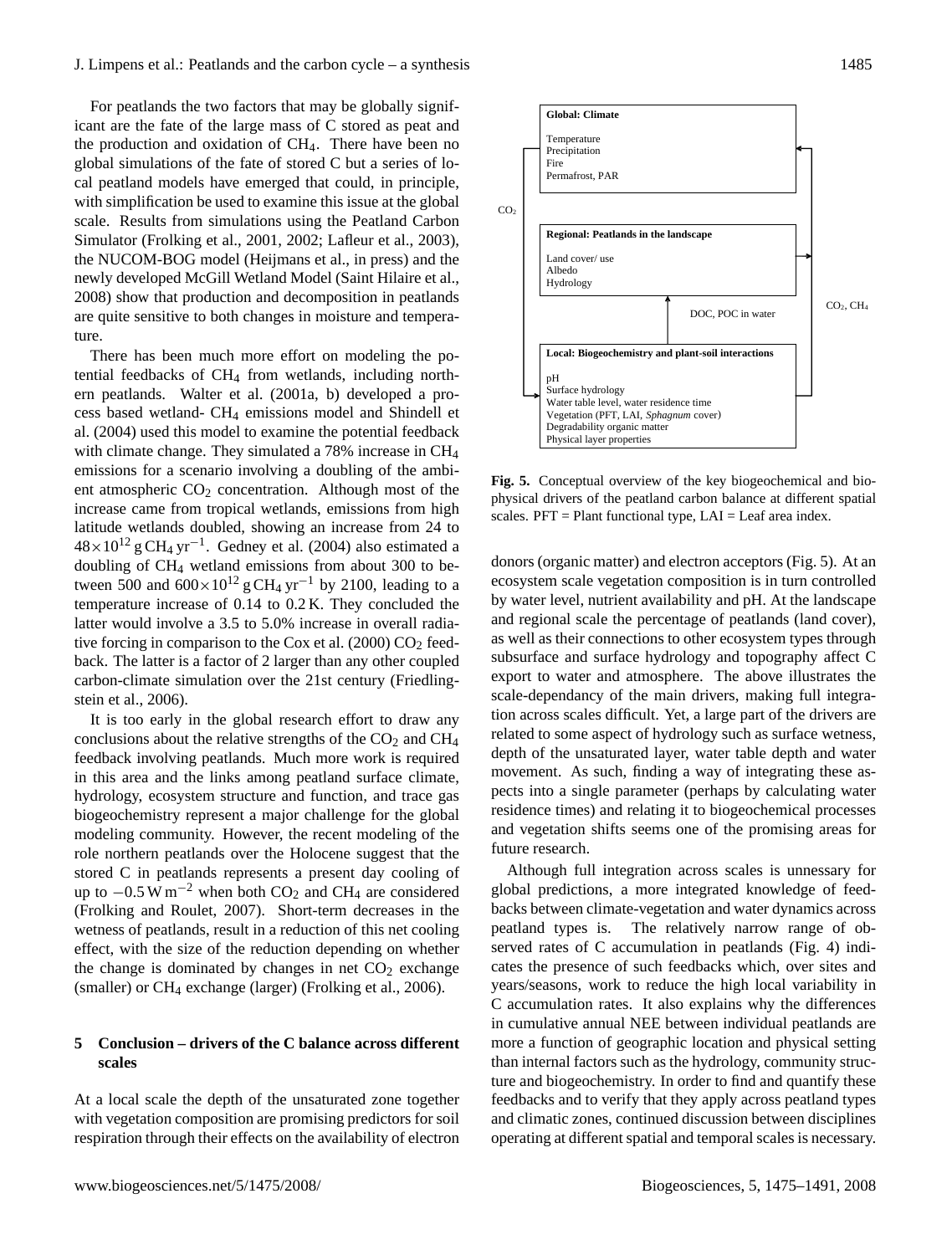# 5.1 Ways forward

- **–** Better understanding of the coupling between soil physical structure and aerobic and anaerobic respiration, with further model development at local and regional scales.
- **–** Determining how vegetation change alters the C cycle and C mobilization in different forms (DOC, POC, gases).
- **–** Understanding how various climate scenarios will affect the hydrology of peatlands, and how this will lead to vegetation changes and associated changes in C fluxes and stocks.
- **–** Analyzing and establishing process studies in combination with ecosystem flux measurements to understand the key controls on fluxes in and out of the ecosystems (water table, temperature, etc.).
- **–** Incorporating in biogeochemical models key processes controlling landscape C fluxes such as fires regimes and vegetation shifts.
- **–** Identifying possible thresholds in C dynamics of peatlands to prevent large scale vulnerability of C stocks and associated positive feedbacks to the climate system.
- **–** Determining a more accurate global representation of the spatial distribution of C-pools and stocks in peatlands, with particular focus on peat depth, peat bulk density and the differentiation between ombrotrophic and minerotrophic peatlands.
- **–** Including the treatment of organic soils, and particularly peat, in the C cycle components of fully coupled climate models.

*Acknowledgements.* We are indebted to the Editors of Biogeosciences for their continuous support in putting together this special issue. We acknowledge Peatnet [\(www.peatnet.siu.edu\)](www.peatnet.siu.edu) and the Global Carbon Project [\(www.globalcarbonproject.org\)](www.globalcarbonproject.org) for co-sponsoring the First International Symposium on Carbon in Peatlands held in Wageningen, the Netherlands, in April 2007, and for their financial contribution to this special issue. Finally, we thank two anonymous reviewers and Tim Moore for helpful comments to improve the first draft.

Edited by: T. Laurila

# **References**

- Achtnich, C., Bak, F., and Conrad, R.: Competition for electrondonors among nitrate reducers, ferric iron reducers, sulfate reducers, and methanogens in anoxic paddy soil, Biol. Fert. Soils, 19, 65–72, 1995.
- Albers, D., Migge, S., Schaefer, M., and Scheu, S.: Decomposition of beech leaves (Fagus sylvatica) and spruce needles (Picea abies) in pure and mixed stands of beech and spruce, Soil Biol. Biochem., 36, 155–164, 2004.
- Alm, J., Talanov, A., Saarnio, S., Silvola, J., Ikkonen, E., Aaltonen, H., Nykanen, H., and Martikainen, P. J.: Reconstruction of the carbon balance for microsites in a boreal oligotrophic pine fen, Finland, Oecologia, 110, 423–431, 1997.
- Arneth, A., Kurbatova, J., Kolle, O., Shibistova, O. B., Lloyd, J., Vygodskaya, N. N., and Schulze, E. D.: Comparative ecosystematmosphere exchange of energy and mass in a European Russian and a central Siberian bog II. Interseasonal and interannual variability of  $CO<sub>2</sub>$  fluxes, Tellus B, 54, 514–530, 2002.
- Asplund, D.: Energy use of peat, in: Peatlands in Finland, edited by: Vasander, H., Finnish Peatland Society, Helsinki, 107–113, 1996
- Aurela, M., Laurila, T., and Tuovinen, J. P.: Seasonal CO<sub>2</sub> balances of a subarctic mire, J. Geophys. Res.-Atmos., 106, 1623–1637, 2001.
- Aurela, M., Riutta, T., Laurila, T., Tuovinen, J. P., Vesala, T., Tuittila, E. S., Rinne, J., Haapanala, S., and Laine, J.:  $CO<sub>2</sub>$  exchange of a sedge fen in southern Finland – the impact of a drought period, Tellus B, 59, 826–837, 2007.
- Backeus, I.: Bog vegetation re-mapped after 60 years studies on Skagershultamossen, central Sweden, Oikos, 23, 384–393, 1972.
- Baird, A. J.: Field estimation of macropore functioning and surface hydraulic conductivity in a fen peat, Hydrol. Process., 11, 287– 295, 1997.
- Bay, R. R.: Runoff from small peatland watersheds, J. Hydrol., 9, 90–102, 1969.
- Beer, J. and Blodau, C.: Transport and thermodynamics constrain belowground carbon turnover in a northern peatland, Geochim. Cosmochim. Ac., 71, 2989–3002, 2007.
- Benoit, R. E. and Starkey, R. L.: Inhibition of decomposition of cellulose and some other carbohydrates by tannin, Soil Sci., 105, 291–296, 1968.
- Berendse, F., Van Breemen, N., Rydin, H., Buttler, A., Heijmans, M., Hoosbeek, M. R., Lee, J. A., Mitchell, E., Saarinen, T., Vasander, H., and Wallen, B.: Raised atmospheric  $CO<sub>2</sub>$  levels and increased n deposition cause shifts in plant species composition and production in Sphagnum bogs, Glob. Change Biol., 7, 591–598, 2001.
- Belyea, L. R. and Baird, A. J.: Beyond the limits to peat bog growth: cross-scale feedback in peatland development, Ecol. Mon., 76, 299–322, 2006.
- Billett, M. F., Deacon, C. M., Palmer, S. M., Dawson, J. J. C., and Hope, D.: Connecting organic carbon in stream water and soils in a peatland catchment, J. Geophys. Res.-Bio., 111, G02010, doi:10.1029/2005JG000065, 2006.
- Blodau, C.: Carbon cycling in peatlands a review of processes and controls, Environ. Rev., 10, 111–134, 2002.
- Blodau, C., Basiliko, N., and Moore, T. R.: Carbon turnover in peatland mesocosms exposed to different water table levels, Biogeochemistry, 67, 331–351, 2004.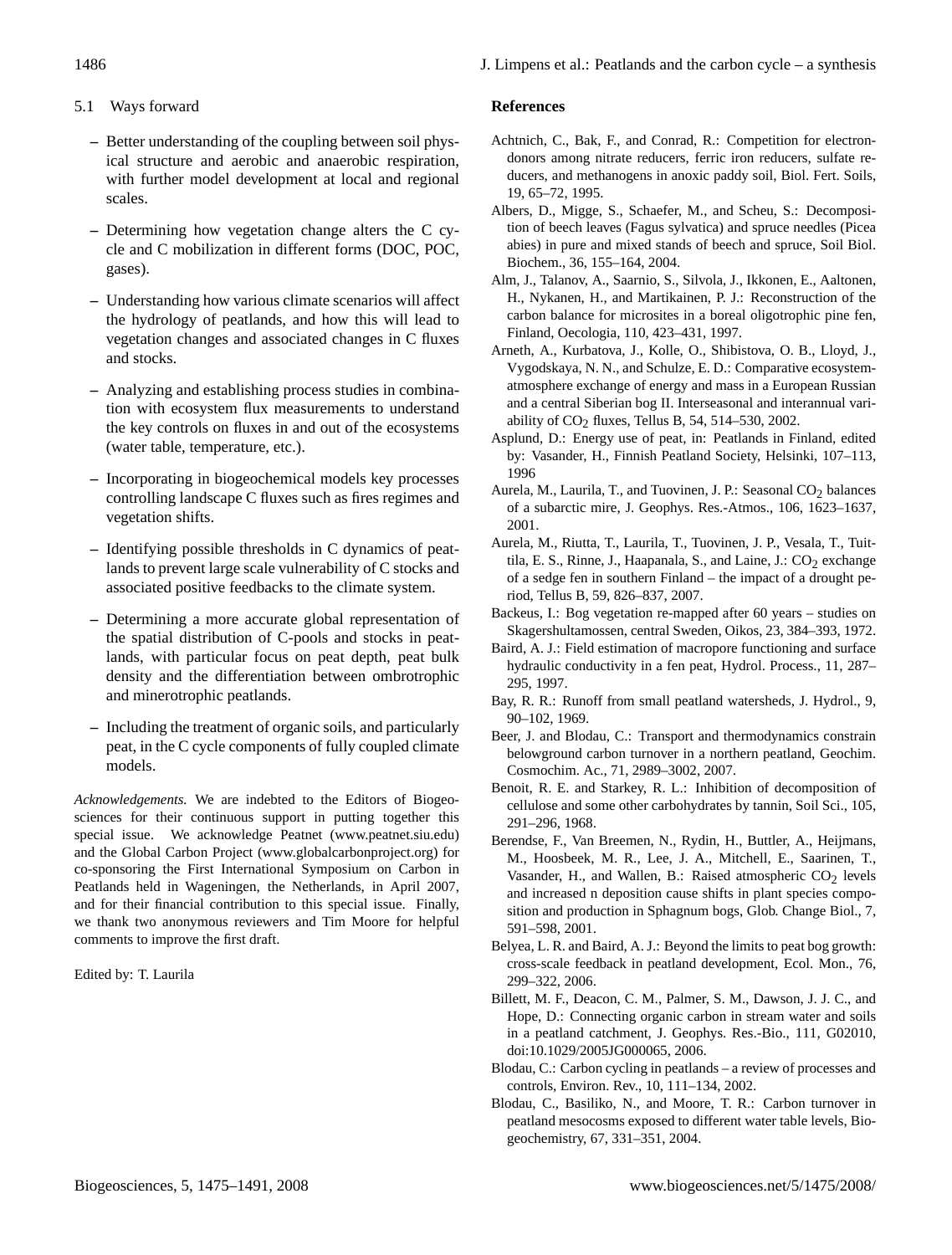- Blodau, C., Roulet, N. T., Heitmann, T., Stewart, H., Beer, J., Lafleur, P., and Moore, T. R.: Belowground carbon turnover in a temperate ombrotrophic bog, Global Biogeochem. Cy., 21, GB1021, doi:10.1029/2005GB002659, 2007.
- Bragazza, L., Freeman, C., Jones, T., Rydin, H., Limpens, J., Fenner, N., Ellis, T., Gerdol, R., Hajek, M., Lacumin, P., Kutnar, L., Tahvanainen, T., and Toberman, H.: Atmospheric N deposition promotes carbon loss from peat bogs, P. Natl. Acad. Sci. USA, 103, 19 386–19 389, 2006.
- Bubier, J., Moore, T., Savage, K., and Crill, P.: A comparison of methane flux in a boreal landscape between a dry and a wet year, Global Biogeochem. Cy., 19, GB1023, doi:10.1029/2004GB002351, 2005.
- Bubier, J. L., Moore, T. R., and Bledzki, L. A.: Effects of nutrient addition on vegetation and carbon cycling in an ombrotrophic bog, Glob. Change Biol., 13, 1168–1186, 2007.
- Buffam, I., Laudon, H., Oquist, M., Wallin, M., Agren, A., and Bishop, K.: Spatial and temporal dynamics of fluvial C export from Swedish boreal peatlands, in: Proceedings of the 1st International Symposium on Carbon in Peatlands, Wageningen, The Netherlands, 15–18 April, 2007, p. 29, 2007.
- Burke, R. M. and Cairney, J. W. G.: Laccases and other polyphenol oxidases in ecto- and ericoid mycorrhizal fungi, Mycorrhiza, 12, 105–116, 2002.
- Buytaert, W., Célleri, R., De Bièvre, B., Cisneros, F., Wyseure, G., Deckers, J., and Hofstede, R.: Human impact on the hydrology of the Andean páramos, Earth-Sci. Rev., 79, 53–72, 2006.
- Canadell, J. G., Ciais, P., Cox, P., and Heimann, M.: Quantifying, understanding and managing the carbon cycle in the next decades, Clim. Change, 67, 147–160, 2004.
- Canadell, J. G., Le Quere, C., Raupach, M. R., Field, C. B., Buitenhuis, E. T., Ciais, P., Camill, P., and Clark, J. S.: Climate change disequilibrium of boreal permafrost peatlands caused by local processes, Am. Nat., 151, 207–222, 1998
- Carey, S. K. and Woo, M-K.: The role of soil pipes as a slope runoff mechanism, Subarctic Yukon, Canada, J. Hydrol., 233, 206–222, 2000
- Conway, T. J., Gillett, N. P., Houghton, R. A., and Marland, G.: Contributions to accelerating atmospheric  $CO<sub>2</sub>$  growth from economic activity, carbon intensity, and efficiency of natural sinks, P. Natl. Acad. Sci. USA, 104, 18 866–18 870, 2007.
- Chanton, J. P., Bauer, J. E., Glaser, P. A., Siegel, D. I., Kelley, C. A., Tyler, S. C., Romanowicz, E. H., and Lazrus, A.: Radiocarbon evidence for the substrates supporting methane formation within northern Minnesota peatlands, Geochim. Cosmochim. Ac., 59, 3663–3668, 1995.
- Chanton, J. P. and Whiting, G. J.: Methane stable isotopic distributions as indicators of gas transport mechanisms in emergent aquatic plants, Aquat. Bot., 54, 227–236, 1996.
- Chapin, F. S., Woodwell, G. M., Randerson, J. T., Rastetter, E. B., Lovett, G. M., Baldocchi, D. D., Clark, D. A., Harmon, M. E., Schimel, D. S., Valentini, R., Wirth, C., Aber, J. D., Cole, J. J., Goulden, M. L., Harden, J. W., Heimann, M., Howarth, R. W., Matson, P. A., McGuire, A. D., Melillo, J. M., Mooney, H. A., Neff, J. C., Houghton, R. A., Pace, M. L., Ryan, M. G., Running, S. W., Sala, O. E., Schlesinger, W. H., and Schulze, E. D.: Reconciling carbon-cycle concepts, terminology, and methods, Ecosystems, 9, 1041–1050, 2006.

Chapin III, F. S., Sturm, M., Serreze, M. C., McFadden, J. P., Key,

J. R., Lloyd, A. H., McGuire, A. D., Rupp, T. S., Lynch, A. H., Schimel, J. P., Beringer, J., Chapman, W. L., Epstein, H. E., Euskirchen, E. S., Hinzman, L. D., Jia, G., Ping, C.-L. Tape, K. D., Thompson, C. D. C., Walker, D. A., and Welker, J. M.: Role of land-surface changes in arctic summer warming, Science, 310, 657–660, 2005.

- Chen, Y. H. and Prinn, R. G.: Estimation of atmospheric methane emissions between 1996 and 2001 using a three-dimensional global chemical transport model, J. Geophys. Res.-Atmos., 111, D10307, doi:10.1029/2005JD006058, 2006.
- Chojnicki, B. H., Augustin, J., and Olejnik, J.: Impact of reflooding on greenhouse gas exchange of degraded fen peatlands, in: Proceedings of the 1st International Symposium on Carbon in Peatlands, Wageningen, The Netherlands, 15–18 April, 2007, p. 33, 2007.
- Christensen, T. R., Johansson, T. R., Akerman, H. J., Mastepanov, M., Malmer, N., Friborg, T., Crill, P., and Svensson, B. H.: Thawing sub-arctic permafrost: Effects on vegetation and methane emissions, Geophys. Res. Lett., 31, L04501, doi:10.1029/2003GL018680, 2004.
- Claus, H.: Laccases: Structure, reactions, distribution, Micron, 35, 93–96, 2004.
- Clymo, R. S., Turunen, J., and Tolonen, K.: Carbon accumulation in peatland, Oikos, 81, 368–388, 1998.
- Coles, J. R. P. and Yavitt, J. B.: Linking belowground carbon allocation to anaerobic  $CH_4$  and  $CO_2$  production in a forested peatland, New York State, Geomicrobiol. J., 21, 445–455, 2004.
- Conrad, R.: Contribution of hydrogen to methane production and control of hydrogen concentrations in methanogenic soils and sediments, Fems. Microbiol. Ecol., 28, 193–202, 1999.
- Cox, P. M., Betts, R. A., Jones, C. D., Spall, S. A., and Totterdell, I. J.: Acceleration of global warming due to carbon-cycle feedbacks in a coupled climate model, Nature, 408, 184–187, 2000.
- Crawford, D. L.: Lignocellulose decomposition by selected Streptomyces strains, Appl. Environ. Microbiol., 35, 1041–1045, 1978.
- Criquet, S., Tagger, S., Vogt, G., Iacazio, G., and Le Petit, J.: Laccase activity of forest litter, Soil Biol. Biochem., 31, 1239–1244, 1999.
- Crow, S. E. and Wieder, R. K.: Sources of  $CO<sub>2</sub>$  emission from a northern peatland: Root respiration, exudation, and decomposition, Ecology, 86, 1825–1834, 2005.
- Dawson, J. J. C., Billett, M. F., Neal, C., and Hill, S.: A comparison of particulate, dissolved and gaseous carbon in two contrasting upland streams in the UK, J. Hydrol., 257, 226–246, 2002.
- Dillon, P. J. and Molot, L. A.: Effect of landscape form on export of dissolved organic carbon, iron, and phosphorus from forested stream catchments, Water Resour. Res., 33, 2591–2600, 1997.
- Dorrepaal, E., Cornelissen, J. H. C., Aerts, R., Wallen, B., and Van Logtestijn, R. S. P.: Are growth forms consistent predictors of leaf litter quality and decomposability across peatlands along a latitudinal gradient?, J. Ecol., 93, 817–828, 2005.
- Dunn, A. L., Barford, C. C., Wofsy, S. C., Goulden, M. L., and Daube, B. C.: A long-term record of carbon exchange in a boreal black spruce forest: Means, responses to interannual variability, and decadal trends, Glob. Change Biol., 13, 577–590, 2007.
- Endo, K., Hayashi, Y., Hibi, T., Hosono, K., Beppu, T., and Ueda, K.: Enzymological characterization of EpoA, a laccase-like phenol oxidase produced by Streptomyces griseus, J. Biochem., 133,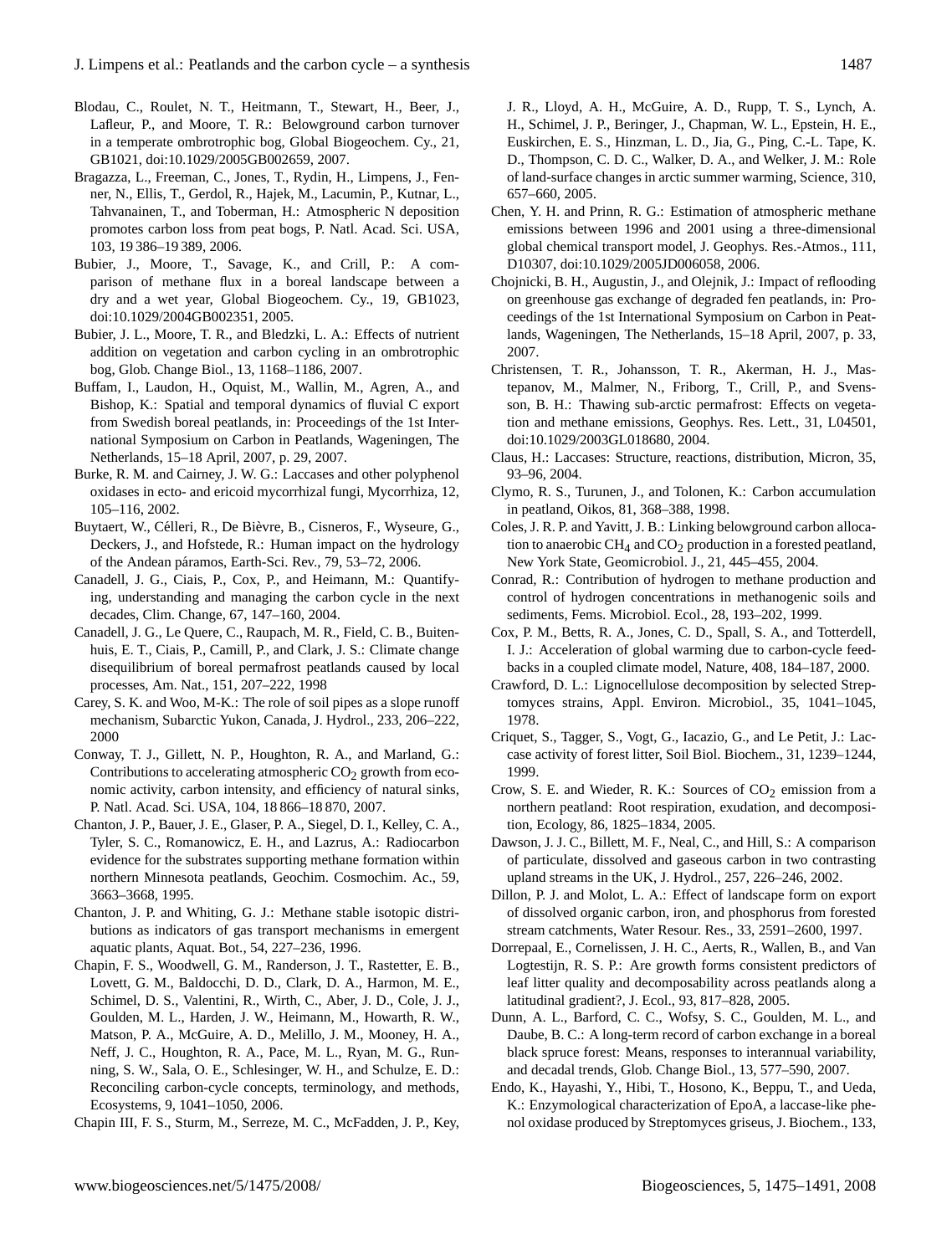671–677, 2003.

- Evans, M. G., Allott, T. E. H., Holden, J., Flitcroft, C., and Bonn, A. (Eds.): Understanding gully blocking in deep peat, Derbyshire: Moors for the Future Report, 4, 2005.
- Evans, M. G. and Warburton, J.: Geomorphology of upland peat, Blackwell, London, 2007.
- Fechner-Levy, E. J. and Hemond, H. F.: Trapped methane volume and potential effects on methane ebullition in a northern peatland, Limnol. Oceanogr., 41, 1375–1383, 1996.
- Fenner, N., Freeman, C., and Reynolds, B.: Hydrological effects on the diversity of phenolic degrading bacteria in a peatland: Implications for carbon cycling, Soil Biol. Biochem., 37, 1277–1287, 2005.
- Fenner, N., Freeman, C., Lock, M. A., Harmens, H., Reynolds, B., and Sparks, T.: Interactions between elevated  $CO<sub>2</sub>$  and warming could amplify DOC exports from peatland catchments, Environ. Sci. Technol., 41, 3146–3152, 2007b.
- Fenner, N., Ostle, N. J., McNamara, N., Sparks, T., Harmens, H., Reynolds, B., and Freeman, C.: Elevated  $CO<sub>2</sub>$  effects on peatland plant community carbon dynamics and DOC production, Ecosystems, 10, 635–647, 2007a.
- Fraser, C. J. D., Roulet, N. T., and Lafleur, M.: Groundwater flow patterns in a large peatland, J. Hydrol., 246, 142–154, 2001.
- Freeman, C., Lock, M. A., and Reynolds, B.: Fluxes of  $CO_2$ , CH<sub>4</sub> and  $N<sub>2</sub>O$  from a Welsh peatland following simulation of watertable draw-down - potential feedback to climatic-change, Biogeochemistry, 19, 51–60, 1993.
- Freeman, C., Evans, C. D., Monteith, D. T., Reynolds, B., and Fenner, N.: Export of organic carbon from peat soils, Nature, 412, 785–785, 2001b.
- Freeman, C., Ostle, N., and Kang, H.: An enzymic 'latch' on a global carbon store – a shortage of oxygen locks up carbon in peatlands by restraining a single enzyme, Nature, 409, 149–149, 2001a.
- Freeman, C., Ostle, N. J., Fenner, N., and Kang, H.: A regulatory role for phenol oxidase during decomposition in peatlands, Soil Biol. Biochem., 36, 1663–1667, 2004.
- Friborg, T., Soegaard, H., Christensen, T. R., Lloyd, C. R., and Panikov, N. S.: Siberian wetlands: Where a sink is a source, Geophys. Res. Lett., 30, 2129, doi:10.1029/2003GL017797, 2003.
- Friedlingstein, P., Cox, P., Betts, R., Bopp, L., Von Bloh, W., Brovkin, V., Cadule, P., Doney, S., Eby, M., Fung, I., Bala, G., John, J., Jones, C., Joos, F., Kato, T., Kawamiya, M., Knorr, W., Lindsay, K., Matthews, H. D., Raddatz, T., Rayner, P., Reick, C., Roeckner, E., Schnitzler, K. G., Schnur, R., Strassmann, K., Weaver, A. J., Yoshikawa, C., and Zeng, N.: Climate-carbon cycle feedback analysis: Results from the (CMIP)-M-4 model intercomparison, J. Climate, 19, 3337–3353, 2006.
- Frolking, S. E., Bubier, J. L., Moore, T. R., Ball, T., Bellisario, L. M., Bhardwaj, A., Carroll, P., Crill, P. M., Lafleur, P. M., McCaughey, J. H., Roulet, N. T., Suyker, A. E., Verma, S. B., Waddington, J. M., and Whiting, G. J.: Relationship between ecosystem productivity and photosynthetically active radiation for northern peatlands, Global Biogeochem. Cy., 12, 115–126, 1998.
- Frolking, S., Roulet, N. T., Moore, T. R., Richard, P. J. H., Lavoie, M., and Muller, S. D.: Modeling northern peatland decomposition and peat accumulation, Ecosystems, 4, 479–498, 2001.

Frolking, S., Roulet, N. T., Moore, T. R., Lafleur, P. M., Bubier, J.

L., and Crill, P. M.: Modeling seasonal to annual carbon balance of Mer Bleue bog, Ontario, Canada, Global Biogeochem. Cy., 16, 1030, doi:10.1029/2001GB001457, 2002.

- Frolking, S., Roulet, N., and Fuglestvedt, J.: How northern peatlands influence the earth's radiative budget: Sustained methane emission versus sustained carbon sequestration, J. Geophys. Res.-Bio., 111, G01008, doi:10.1029/2005JG000091, 2006.
- Frolking, S. and Roulet, N. T.: Holocene radiative forcing impact of northern peatland carbon accumulation and methane emissions, Glob. Change Biol., 13, 1079–1088, 2007.
- Gauci, V., Dise, N., and Fowler, D.: Controls on suppression of methane flux from a peat bog subjected to simulated acid rain sulfate deposition, Global Biogeochem. Cy., 16, 1004, doi:10.1029/2000GB001370, 2002.
- Gedney, N. and Cox, P. M.: The sensitivity of global climate model simulations to the representation of soil moisture heterogeneity, J. Hydrometeorol., 4, 1265–1275, 2003.
- Gedney, N., Cox, P. M., and Huntingford, C.: Climate feedback from wetland methane emissions, Geophys. Res. Lett., 31, L20503, doi:10.1029/2004GL020919, 2004.
- Gibson, J. J., Edwards, T. W. D., and Prowse, T. D.: Runoff generation in a high borealwetland in northern Canada, Nordic Hydrol., 24, 213–224, 1993.
- Gorham, E.: The biogeochemistry of northern peatlands and its possible responses to global warming, in: Biotic feedbacks in the global climate system: Will the warming feed the warming?, edited by: Woodwell, G. M. and Mackenzie, F. T., Oxford University Press, New York, USA, 169–187, 1995.
- Grosvernier, P., Matthey, Y., and Buttler, A.: Microclimate and physical properties of peat: new clues to the understanding of bog restoration processes, in: Restoration of temperate wetlands, edited by: Wheeler, B. D., Shaw, S. C., Foijt, W. J., and Robertson R. A., John Wiley & Sons Ltd., Chichester, UK, 435–450, 1995.
- Gruber, N., Friedlingstein, P., Field, C. B., Valentini, R., Heimann, M., Richey, J. E., Romero-Lankao, P., Schulze, D., and Chen, C. T. A.: The vulnerability of the carbon cycle in the 21st century: An assessment of carbon-climate-human interactions, in: The global carbon cycle: Integrating humans, climate, and the natural world, edited by: Field, C. B. and Raupach, M. R., Island Press, Washington, DC, USA, 45–76, 2004.
- Gunnarsson, U., Rydin, H., and Sjors, H.: Diversity and pH changes after 50 years on the boreal mire Skattlosbergs Stormosse, central Sweden, J. Veg. Sci., 11, 277–286, 2000.
- Gunnarsson, U., Malmer, N., and Rydin, H.: Dynamics or constancy in *Sphagnum* dominated mire ecosystems? A 40-year study, Ecography, 25, 685–704, 2002.
- Gunnarsson, U. and Flodin, L. A.: Vegetation shifts towards wetter site conditions on oceanic ombrotrophic bogs in southwestern Sweden, J. Veg. Sci., 18, 595–604, 2007.
- Hammel, K. E.: Fungal degradation of lignin, in: Driven by nature: Plant litter quality and decomposition, edited by: Cadish, G. and Giller, K. E., CAB International, 33–45, 1997.
- Heijmans, M. M. P. D., Klees, H., de Visser, W., and Berendse, F.: Response of a Sphagnum bog plant community to elevated  $CO<sub>2</sub>$ and N supply, Plant Ecol., 162, 123–134, 2002.
- Heijmans, M. M. P. D., Mauquoy, D., vanGeel, B., and Berendse, F.: Long-term effects of climate change on vegetation and carbon dynamics in peat bogs, J. Veg. Sci., 19, 307–320, 2008.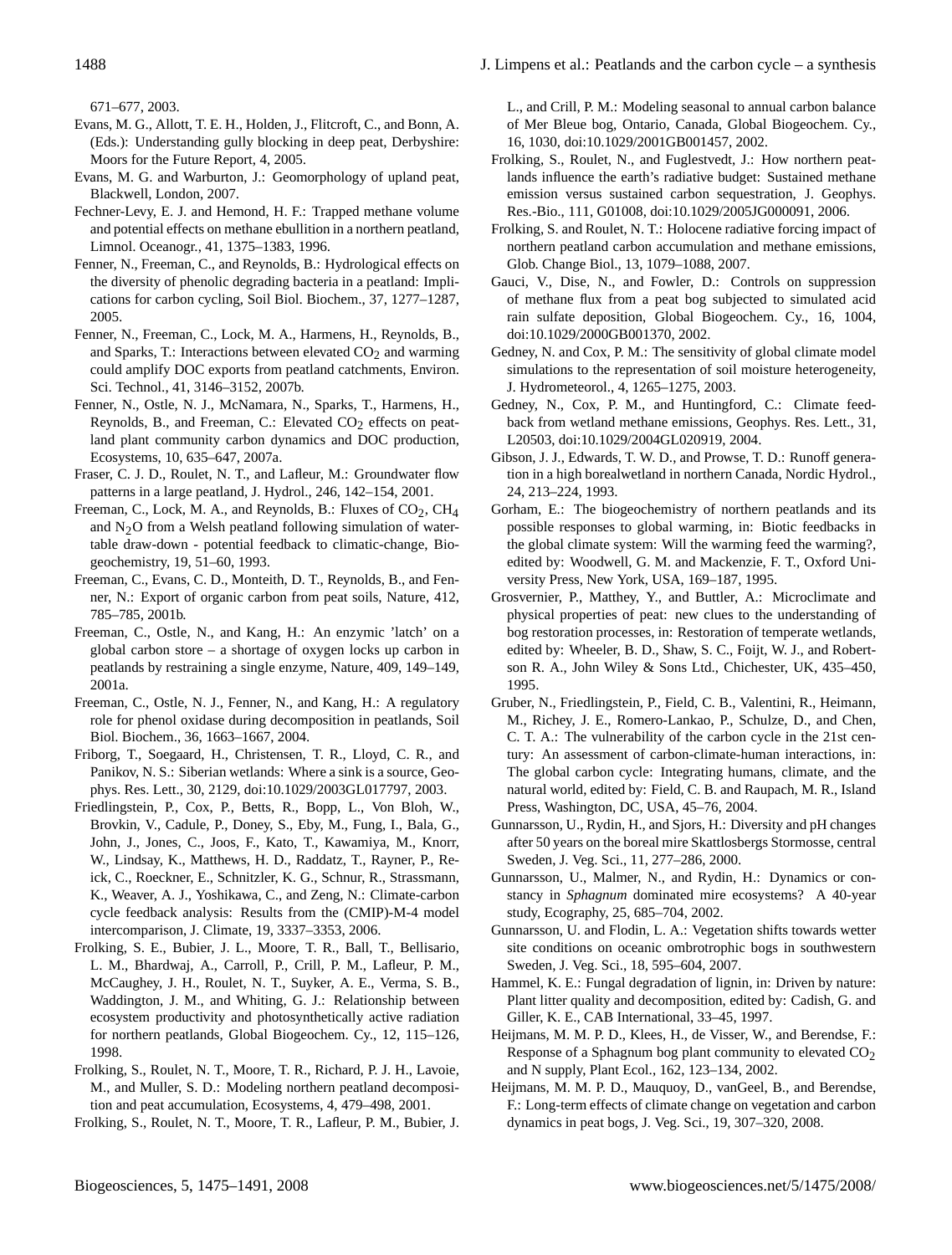- Heitmann, T., Goldhammer, T., Beer, J., and Blodau, C.: Electron transfer processes of dissolved organic matter and their potential significance for anaerobic respiration in a northern bog, Glob. Change Biol., 13, 1771–1785, 2007
- Holden, J., Burt, T. P., and Cox, N. J.: Macroporosity and infiltration in blanket peat: The implications of tension disc infiltrometer measurements, Hydrol. Process., 15, 289–303, 2001.
- Holden, J. and Burt, T. P.: Hydraulic conductivity in upland blanket peat: Measurement and variability, Hydrol. Process., 17, 1227– 1237, 2003b.
- Holden, J. and Burt, T. P.: Runoff production in blanket peat covered catchments, Water Resour. Res., 39, 1191, doi:10.1029/2003WR002067, 2003a.
- Holden, J., Evans, M. G., Burt, T. P., and Horton, M.: Impact of land drainage on peatland hydrology, J. Environ. Qual., 35, 1764–1778, 2006.
- Holden, J., Shotbolt, L., Bonn, A., Burt, T. P., Chapman, P. J., Dougill, A. J., Fraser, E. D. G., Hubacek, K., Irvine, B., Kirkby, M. J., Reed, M. S., Prell, C., Stagl, S., Stringer, L. C., Turner, A., and Worrall, F.: Environmental change in moorland landscapes, Earth-Sci. Rev., 82, 75–100, 2007a.
- Holden, J., Gascoign, M., and Bosanko, N. R.: Erosion and natural revegetation associated with surface land drains in upland peatlands, Earth Surf. Proc. Land., 32, 1547–1557, 2007b.
- Hooijer, A., Silvius, M., Woesten, H., and Page, S.: Peat- CO<sub>2</sub>: Assessment of  $CO<sub>2</sub>$  emissions from drained peatlands in SE Asia, Delft Hydraulics report Q3943, 41 pp., 2006.
- Hornibrook, E. R. C., Bowes, H. L., Culbert, A., and Gallego-Sala, A. V.: Methanotrophy potential versus methane supply by pore water diffusion in peatlands, Biogeosciences Discuss., 5, 2607– 2643, 2008,

[http://www.biogeosciences-discuss.net/5/2607/2008/.](http://www.biogeosciences-discuss.net/5/2607/2008/)

- Hullo, M. F., Moszer, I., Danchin, A., and Martin-Verstraete, I.: CotA of Bacillus subtilis is a copper-dependent laccase, J. Bacteriol., 183, 5426–5430, 2001.
- Humphreys, E. R., Lafleur, P. M., Flanagan, L. B., Hedstrom, N., Syed, K. H., Glenn, A. J., and Granger, R.: Summer carbon dioxide and water vapor fluxes across a range of northern peatlands, J. Geophys. Res.-Bio., 111, G04011, doi:10.1029/2005JG000111, 2006.
- IPCC: Climate change, 2007: The physical science basis, Contribution of working group I to the fourth assessment report of the intergovernmental panel on climate change, edited by: Solomon, S., Qin, D., Manning, M., Chen, Z., Marquis, M., Averyt, K. B., Tignor, M., and Miller, H. L., Cambridge University Press, Cambridge, UK and New York, USA, 996 pp., [http://www.ipcc.ch/ipccreports/ar4-wg1.htm,](http://www.ipcc.ch/ipccreports/ar4-wg1.htm) 2007.
- Jauhiainen, J., Vasander, H., and Silvola, J.: Nutrient concentration in Sphagna at increased N-deposition rates and raised atmospheric CO<sub>2</sub> concentrations, Plant Ecol., 138, 149-160, 1998.
- Joiner, D. W., Lafleur, P. M., McCaughey, J. H., and Bartlett, P. A.: Interannual variability in carbon dioxide exchanges at a boreal wetland in the BOREAS northern study area, J. Geophys. Res.- Atmos., 104, 27 663–27 672, 1999.
- Joosten, H.: The IMCG Global Peatland Database, [www.imcg.net/](www.imcg.net/gpd/gpd.htm) [gpd/gpd.htm,](www.imcg.net/gpd/gpd.htm) 2004.
- Keller, J. K. and Bridgham, S. D.: Pathways of anaerobic carbon cycling across an ombrotrophic-minerotrophic peatland gradient, Limnol. Oceanogr., 52, 96–107, 2007.
- Kirkby, M. J., Kneale, P. E., Lewis, S. L., and Smith, R. T.: Modelling the form and distribution of peat mires, in: Hydrology and hydrochemistry of British wetlands, edited by: Heathwaite, J. M. R. and Heathwaite, A. L., John Wiley, New York, USA, 83–93, 1995.
- Knorr, K.-H., Glaser, B., and Blodau, C.: Fluxes and <sup>13</sup>C isotopic composition of dissolved carbon and pathways of methanogenesis in a fen soil exposed to experimental drought, Biogeosciences, 5, 1457–1473, 2008,

[http://www.biogeosciences.net/5/1457/2008/.](http://www.biogeosciences.net/5/1457/2008/)

Krankina, O. N., Pflugmacher, D., Friedl, M., Cohen, W. B., Nelson, P., a nd Baccini, A.: Meeting the challenge of mapping peatlands with remotely sensed data, Biogeosciences Discuss., 5, 2075–2101, 2008,

[http://www.biogeosciences-discuss.net/5/2075/2008/.](http://www.biogeosciences-discuss.net/5/2075/2008/)

- Kristjansson, J. K., Schonheit, P., and Thauer, R. K.: Different Ks-values for hydrogen of methanogenic bacteria and sulfate reducing bacteria – an explanation for the apparent inhibition of methanogenesis by sulfate, Arch. Microbiol., 131, 278–282, 1982.
- Kuhry, P.: The role of fire in the development of *Sphagnum*dominated peatlands in western boreal Canada, J. Ecol., 82, 899– 910, 1994.
- Lafleur, P. M., Roulet, N. T., Bubier, J. L., Frolking, S., and Moore, T. R.: Interannual variability in the peatland-atmosphere carbon dioxide exchange at an ombrotrophic bog, Global Biogeochem. Cy., 17, 1036, doi:10.1029/2002GB001983, 2003.
- Laine, A., Wilson, D., Kiely, G., and Byrne, K. A.: Methane flux dynamics in an Irish lowland blanket bog, Plant Soil, 299, 181– 193, 2007.
- Lappalainen, E.: Global peat resources, International Peat Society, Jyskä, Finland, 1996.
- Li, W. H., Dickinson, R. E., Fu, R., Niu, G. Y., Yang, Z. L., and Canadell, J. G.: Future precipitation changes and their implications for tropical peatlands, Geophys. Res. Lett., 34, L01403, doi:10.1029/2006GL028364, 2007.
- Limpens, J. and Berendse, F.: How litter quality affects mass loss and N loss from decomposing *Sphagnum*, Oikos, 103, 537–547, 2003.
- Limpens, J., Berendse, F., and Klees, H.: How phosphorus availability affects the impact of nitrogen deposition on *Sphagnum* and vascular plants in bogs, Ecosystems, 7, 793–804, 2004.
- Limpens, J., Heijmans, M. M. P. D., and Berendse, F.: Nitrogen in peatlands, in: Boreal peatland ecosystems, edited by: Wieder, R. K. and Vitt, D. H., Ecological Studies Series, Springer Verlag, Berlin, 195–230, 2006.
- Lindroth, A., Lund, M., Nilsson, M., Aurela, M., Christensen, T. R., Laurila, T., Rinne, J., Riutta, T., Sagerfors, J., Strom, L., Tuovinen, J. P., and Vesala, T.: Environmental controls on the  $CO<sub>2</sub>$ exchange in north European mires, Tellus B, 59, 812–825, 2007.
- Lovett, G., Cole, J., and Pace, M.: Is net ecosystem production equal to ecosystem carbon accumulation?, Ecosystems, 9, 152– 155, 2006.
- McLatchey, G. P. and Reddy, K. R.: Regulation of organic matter decomposition and nutrient release in a wetland soil, J. Environ. Qual., 27, 1268–1274, 1998.
- Myers-Smith, I. H., Harden, J. W., Wilmking, M., Fuller, C. C., McGuire, A. D., and Chapin III, F. S.: Wetland succession in a permafrost collapse: interactions between fire and thermokarst,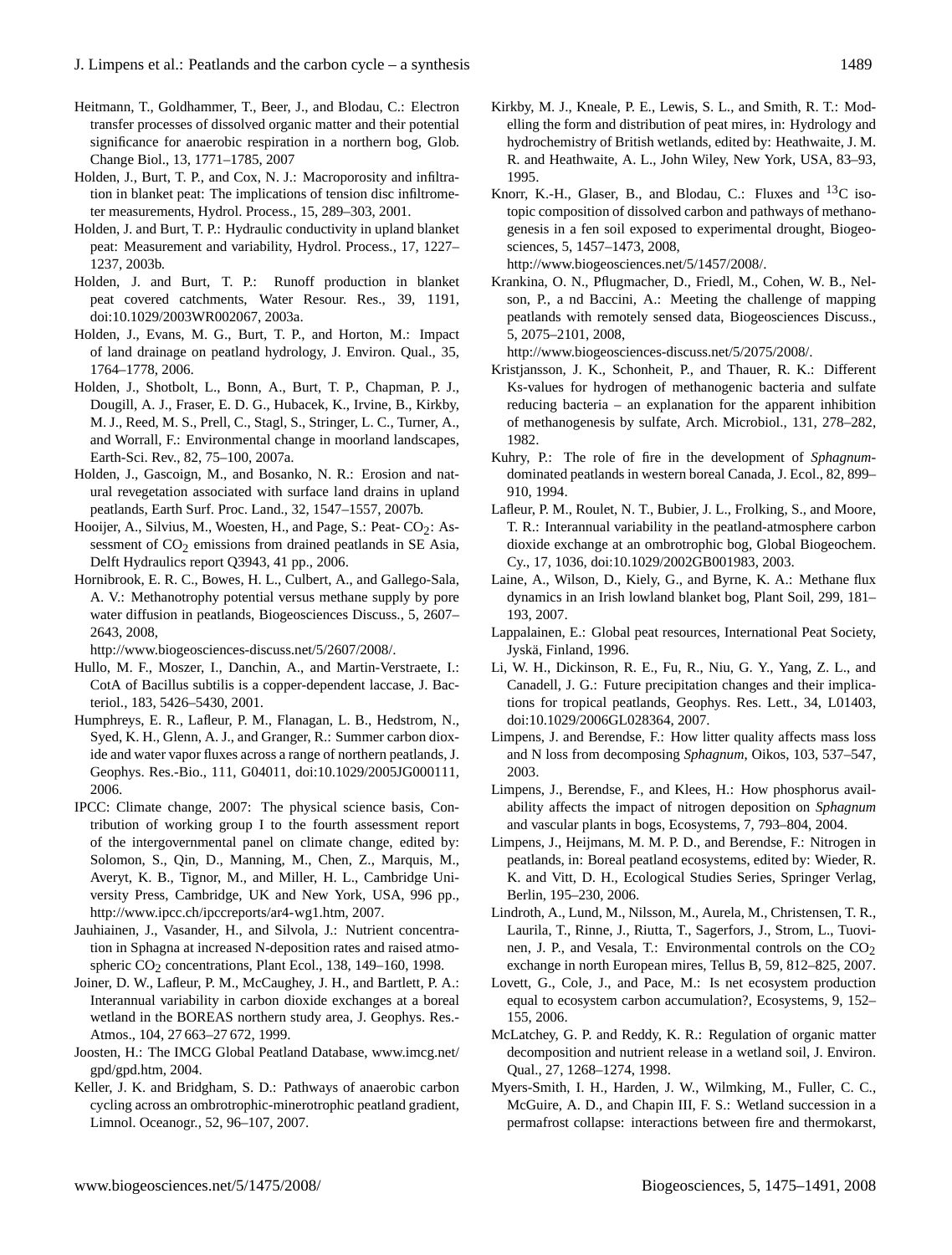Biogeosciences, 5, 1273–1286, 2008,

[http://www.biogeosciences.net/5/1273/2008/.](http://www.biogeosciences.net/5/1273/2008/)

- Mikaloff Fletcher, S. E., Tans, P. P., Bruhwiler, L. M., Miller, J. B., and Heimann, M.: CH<sub>4</sub> sources estimated from atmospheric observations of  $CH_4$  and its C-13/C-12 isotopic ratios: 2. Inverse modeling of CH4 fluxes from geographical regions, Global Biogeochem. Cy., 18, GB4005, doi:10.1029/2004GB002224, 2004.
- Mitchell, E. A. D., Buttler, A., Grosvernier, P., Rydin, H., Siegenthaler, A., and Gobat, J. M.: Contrasted effects of increased N and  $CO<sub>2</sub>$  supply on two keystone species in peatland restoration and implications for global change, J. Ecol., 90, 529–533, 2002.
- Moore, T. R., Roulet, N. T., and Waddington, J. M.: Uncertainty in predicting the effect of climatic change on the carbon cycling of Canadian peatlands, Climatic Change, 40, 229–245, 1998.
- Moore, P. D.: The future of cool temperate bogs, Environ. Conserv., 29, 3–20, 2002.
- Moore, T. R., Bubier, J. L., Frolking, S. E., Lafleur, P. M., and Roulet, N. T.: Plant biomass and production and  $CO<sub>2</sub>$  exchange in an ombrotrophic bog, J. Ecol., 90, 25–36, 2002.
- Nedwell, D. B. and Watson, A.: CH<sub>4</sub> production, oxidation and emission in a UK ombrotrophic peat bog - influence of SO42 from acid-rain, Soil Biol. Biochem., 27, 893–903, 1995.
- Neff, J. C. and Hooper, D. U.: Vegetation and climate controls on potential CO2, DOC and DON production in northern latitude soils, Glob. Change Biol., 8, 872–884, 2002.
- Nilsson, M., Mikkela, C., Sundh, I., Granberg, G., Svensson, B. H., and Ranneby, B.: Methane emission from Swedish mires: National and regional budgets and dependence on mire vegetation, J. Geophys. Res.-Atmos., 106, 20 847–20 860, 2001.
- Page, S. E., Siegert, F., Rieley, J. O., Boehm, H. D. V., Jaya, A., and Limin, S.: The amount of carbon released from peat and forest fires in Indonesia during 1997, Nature, 420, 61–65, 2002.
- Päivänen, J.: Main physical properties of peat soils, in: Peatlands and their utilization in Finland, edited by: Laine, J., Finnish Peatland Society, Helsinki, 33–36, 1982.
- Pastor, J., Solin, J., Bridgham, S. D., Updegraff, K., Harth, C., Weishampel, P., and Dewey, B.: Global warming and the export of dissolved organic carbon from boreal peatlands, Oikos, 100, 380–386, 2003.
- Petrone, R. M., Price, J. S., Waddington, J. M., and von Waldow, H.: Surface moisture and energy exchange from a restored peatland, Quebec, Canada, J. Hydrol., 295, 198–210, 2004.
- Pind, A., Freeman, C., and Lock, M. A.: Enzymatic degradation of phenolic materials in peatlands – measurement of phenol oxidase activity, Plant Soil, 159, 227–231, 1994.
- Price, J. S.: Blanket bog in Newfoundland. 2. Hydrological processes, J. Hydrol., 135, 103–119, 1992.
- Randerson, J. T., Liu, H., Flanner, M. G., Chambers, S. D., Jin, Y., Hess, P. G., Pfister, G., Mack, M. C., Treseder, K. K., Welp, L. R., Chapin, F. S., Harden, J. W., Goulden, M. L., Lyons, E., Neff, J. C., Schuur, A. E. G., and Zender, C. S.: The impact of boreal forest fire on climate warming, Science, 314, 1130–1132, 2006.
- Rapson, G. L., Sykes, M. T., Lee, W. G., Hewitt, A. G., Agnew, A. D. Q., and Wilson, J. B.: Subalpine gully-head ribbon fens of the Lammerflaw and Lammermoor Ranges, Otago, New Zealand, New Zealand J. Bot., 44, 351–375, 2006.
- Robroek, B. J. M., Limpens, J., Breeuwer, A., and Schouten, M. G. C.: Effects of water level and temperature on performance of four Sphagnum mosses, Plant Ecol., 190, 97–107, 2007.
- Robroek, B. J. M., Schouten, M. G. C., Limpens, J., Berendse, F., and Poorter, H.: Interactive effects of water table and precipitation on net CO<sub>2</sub> assimilation of three co-occurring *Sphagnum* mosses differing in distribution above the water table, Glob. Change Biol., in press, 2008.
- Roulet, N. T., Lafleur, P. M., Richard, P. J. H., Moore, T. R., Humphreys, E. R., and Bubier, J.: Contemporary carbon balance and late holocene carbon accumulation in a northern peatland, Glob. Change Biol., 13, 397–411, 2007.
- Rycroft, D. W., Williams, D. J. A., and Ingram, H. A. P.: Transmission of water through peat. 1. Review, J. Ecol., 63, 535–556, 1975.
- Rochefort, L., Quinty, F., Campeau, S., Johnson, K., and Malterer, T. J.: North American approach to the restoration of *Sphagnum* dominated peatlands, Wetlands Ecol. Managem., 11, 3–20, 2003.
- Rydin, H. and Barber, K. E.: Long-term and fine-scale coexistence of closely related species, Folia Geobotanica, 36, 53–61, 2001.
- Rydin, H., Gunnarsson, U., and Sundberg, S.: The role of *Sphagnum* in peatland development and persistence, in: Boreal peatland ecosystems, edited by: Wieder, R. K. and Vitt, D. H., Ecological Studies Series, Springer Verlag, Berlin, 47–65, 2006.
- Rydin, H. and Jeglum, J. K.: The biology of peatlands, Oxford University Press, Oxford, 360 pp., 2006.
- Rydin, H.: Population and community ecology of bryophytes, in: Bryophyte biology, 2nd Ed., edited by: Goffinet, B. and Shaw, A. J., Cambridge University Press, Cambridge, 393–444, 2009.
- Sagerfors, J.: Land-atmosphere exchange of  $CO<sub>2</sub>$ , water and energy at a boreal minerotrophic mire, Ph.D. thesis, Swedish University of Agricultural Sciences, Umea, Sweden, 70 pp., 2007.
- Schaepman-Strub, G., Limpens, J., Menken, M., Bartholomeus, H. M., and Schaepman, M. E.: Towards spatial assessment of carbon sequestration in peatlands: spectroscopy based estimation of fractional cover of three plant functional types, Biogeosciences Discuss., 5, 1293–1317, 2008,

[http://www.biogeosciences-discuss.net/5/1293/2008/.](http://www.biogeosciences-discuss.net/5/1293/2008/)

- Schiff, S., Aravena, R., Mewhinney, E., Elgood, R., Warner, B., Dillon, P., and Trumbore, S.: Precambrian shield wetlands: Hydrologic control of the sources and export of dissolved organic matter, Climatic Change, 40, 167-188, 1998.
- Schrier-Uijl, A. P., Veenendaal, E. M., Leffelaar, P. A., van Huissteden, J. C., and Berendse, F.: Spatial and temporal variation of methane emissions in drained eutrophic peat agro-ecosystems: drainage ditches as emission hotspots, Biogeosciences Discuss., 5, 1237–1261, 2008,

[http://www.biogeosciences-discuss.net/5/1237/2008/.](http://www.biogeosciences-discuss.net/5/1237/2008/)

- Schuur, E. A. G., Bockheim, J., Canadell, J. G., Euskirchen, E., Field, C. B., Goryachkin, S. V., Hagemann, S., Kuhry, P., Lafleur, P., Lee, H., Mazhitova, G., Nelson, F. E., Rinke, A., Romanovsky, V., Shiklomanov, N., Tarnocai, C., Venevsky, S., Vogel, J. G., and Zimov, S. A.: Vulnerability of permafrost carbon to climate change: implications for the global carbon cycle, BioSciences, 58, 701–714, 2008.
- Shannon, R. D. and White, J. R.: 3-year study of controls on methane emissions from 2 Michigan peatlands, Biogeochemistry, 27, 35–60, 1994.
- Shindell, D. T., Walter, B. P., and Faluvegi, G.: Impacts of climate change on methane emissions from wetlands, Geophy. Res. Lett., 31, L21202, doi:10.1029/2004GL021009, 2004.
- Shurpali, N. J., Verma, S. B., Clement, R. J., and Billesbach, D.